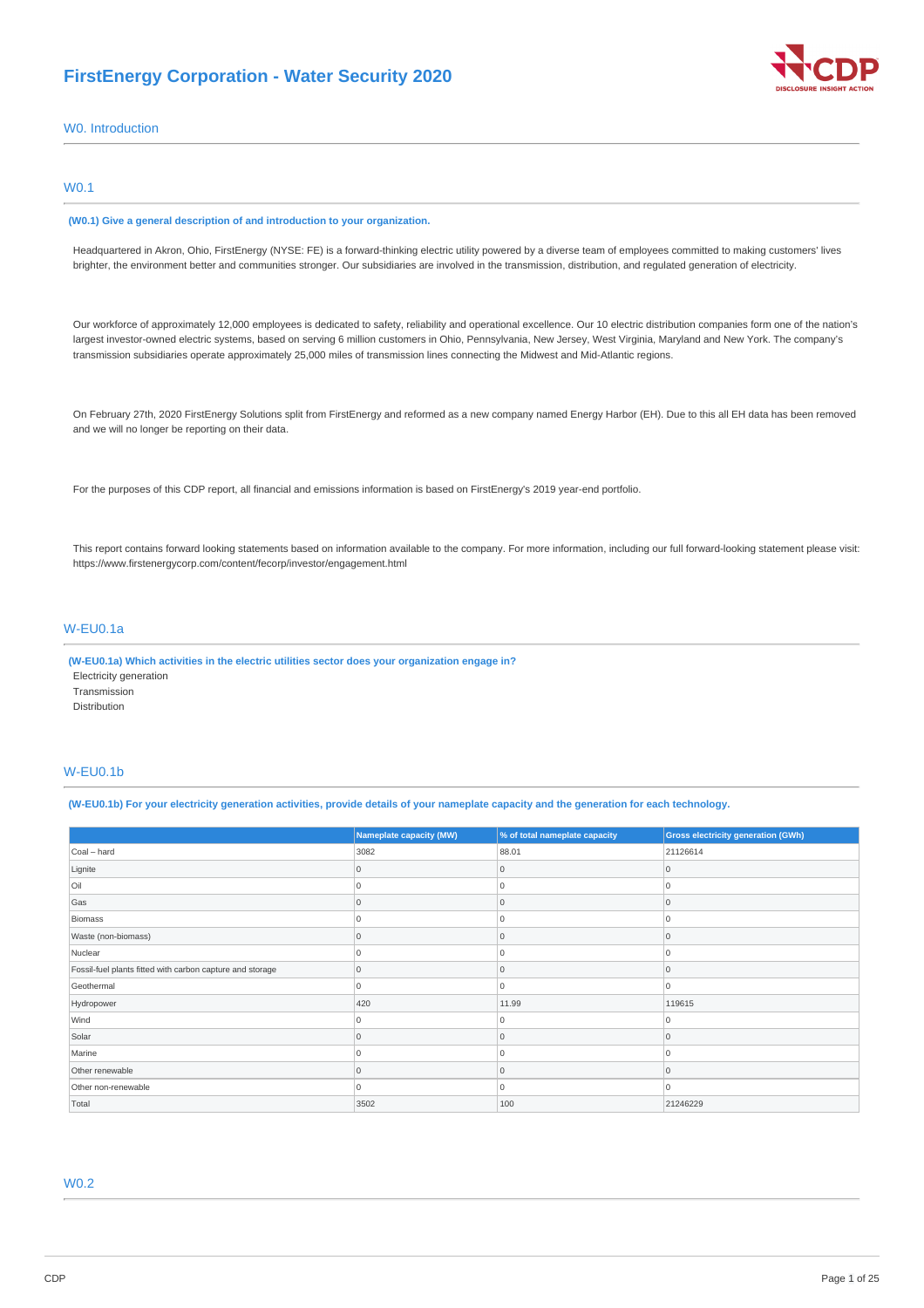### **(W0.2) State the start and end date of the year for which you are reporting data.**

|                       |                       | <b>date</b> |
|-----------------------|-----------------------|-------------|
| Reporting year<br>. כ | 1 2019<br>. January 1 | 31 2019     |
|                       |                       |             |

# W0.3

**(W0.3) Select the countries/areas for which you will be supplying data.** United States of America

# W0.4

**(W0.4) Select the currency used for all financial information disclosed throughout your response.** USD

## W0.5

#### (W0.5) Select the option that best describes the reporting boundary for companies, entities, or groups for which water impacts on your business are being **reported.**

Companies, entities or groups over which operational control is exercised

## W0.6

(W0.6) Within this boundary, are there any geographies, facilities, water aspects, or other exclusions from your disclosure? Yes

### W0.6a

### **(W0.6a) Please report the exclusions.**

| <b>Exclusion</b>                                      | Please explain                                                                                                                                                                                                     |
|-------------------------------------------------------|--------------------------------------------------------------------------------------------------------------------------------------------------------------------------------------------------------------------|
| Corporate, energy delivery associated facilities, and | Water is essential to FirstEnergy's ability to generate electricity, therefore only the generation and synchronous condenser fleet is included in this                                                             |
|                                                       | FirstEnergy Solutions facilities (which was renamed Energy  disclosure. Energy Harbor was included in previous CDP disclosures; however, FirstEnergy no longer maintains operational or financial control of those |
| Harbor in February 2020).                             | facilities, so they are excluded going forward.                                                                                                                                                                    |

### W<sub>1</sub>. Current state

### W1.1

(W1.1) Rate the importance (current and future) of water quality and water quantity to the success of your business.

|                                                                                        | rating    | importance importance<br>rating | Direct use   Indirect use   Please explain                                                                                                                                                                                                                                                                                                                                             |
|----------------------------------------------------------------------------------------|-----------|---------------------------------|----------------------------------------------------------------------------------------------------------------------------------------------------------------------------------------------------------------------------------------------------------------------------------------------------------------------------------------------------------------------------------------|
| Sufficient amounts of good<br>quality freshwater available for<br>use                  | Vital     | Important                       | Direct water is essential to FirstEnergy's ability to generate electricity. All of our plants use water for steam production, material delivery, and plant<br>cooling purposes. This is evidenced by our total withdrawal averaging almost 105 mega liters of water per day. Indirect: Municipal Water supply is<br>important to support many of our WASH operations for our employees |
| Sufficient amounts of recycled,<br>brackish and/or produced water<br>available for use | Important | Neutral                         | Of the three generation and synchronous condenser facilities operated by FirstEnergy in 2019, two of them (Harrison Power Station and Fort Martin<br>Power Station,) recycle their non-contact cooling water; however, FirstEnergy facilities are not located in areas that require use of recycled, brackish<br>and/or produced water due to supply constraints                       |

# W1.2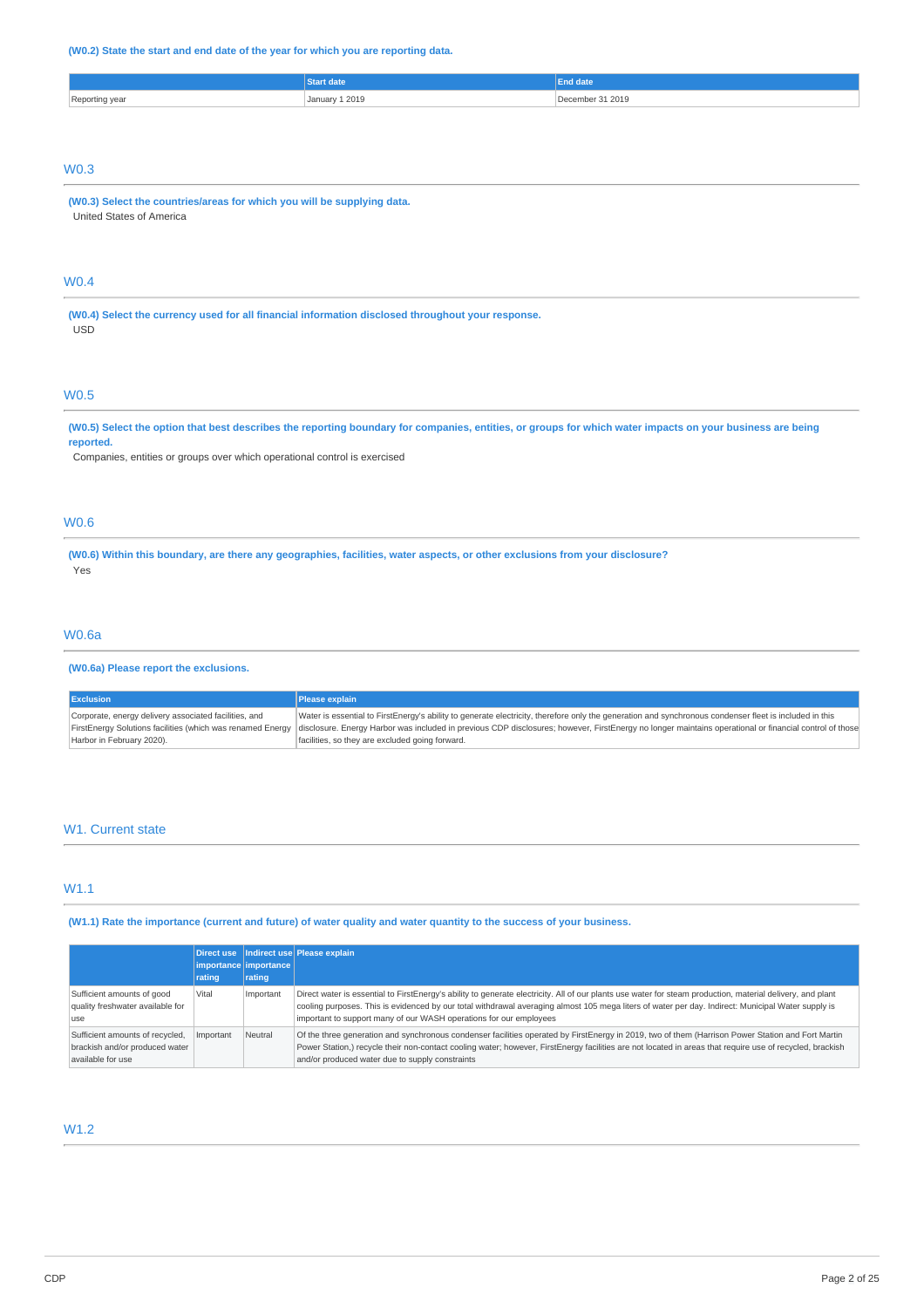# (W1.2) Across all your operations, what proportion of the following water aspects are regularly measured and monitored?

|                                                                                                                                         | $\frac{96}{6}$ of<br>sites/facilities/operations | Please explain                                                                                                                                                                                                   |
|-----------------------------------------------------------------------------------------------------------------------------------------|--------------------------------------------------|------------------------------------------------------------------------------------------------------------------------------------------------------------------------------------------------------------------|
| Water withdrawals - total volumes                                                                                                       | 100%                                             | Total water withdrawals are measured and/or monitored at all FirstEnergy generation and synchronous condenser<br>facilities, as required by NPDES permit and state water withdrawal permit/license requirements. |
| Water withdrawals - volumes by source                                                                                                   | 100%                                             | Water withdrawals by source are measured and/or monitored at all FirstEnergy generation and synchronous<br>condenser facilities.                                                                                 |
| Entrained water associated with your metals & mining sector<br>activities - total volumes [only metals and mining sector]               | <not applicable=""></not>                        | <not applicable=""></not>                                                                                                                                                                                        |
| Produced water associated with your oil & gas sector activities - total <not applicable=""><br/>volumes [only oil and gas sector]</not> |                                                  | <not applicable=""></not>                                                                                                                                                                                        |
| Water withdrawals quality                                                                                                               | 100%                                             | Total water withdrawal quality is measured and/or monitored at all FirstEnergy generation and synchronous<br>condenser facilities, as required by NPDES permit requirements.                                     |
| Water discharges - total volumes                                                                                                        | 100%                                             | Total water discharges are measured and monitored at all FirstEnergy generation and synchronous condenser<br>facilities.                                                                                         |
| Water discharges - volumes by destination                                                                                               | 100%                                             | Water discharge volume by destination are measured and monitored at all FirstEnergy generation and synchronous<br>condenser facilities.                                                                          |
| Water discharges - volumes by treatment method                                                                                          | 100%                                             | Water discharge volumes by treatment method are measured and monitored at all FirstEnergy generation and<br>synchronous condenser facilities.                                                                    |
| Water discharge quality - by standard effluent parameters                                                                               | 100%                                             | Water discharge quality data are measured and monitored at all FirstEnergy generation and synchronous<br>condenser facilities.                                                                                   |
| Water discharge quality - temperature                                                                                                   | 100%                                             | Water discharge quality data, including temperature, are measured and monitored at all FirstEnergy generation and<br>synchronous condenser facilities.                                                           |
| Water consumption - total volume                                                                                                        | 100%                                             | Water consumption at all FirstEnergy generation and synchronous condenser facilities is calculated using<br>engineering estimates.                                                                               |
| Water recycled/reused                                                                                                                   | 100%                                             | Water recycling for non-contact cooling water is measured/estimated at all FirstEnergy generation and<br>synchronous condenser facilities with recycling capabilities.                                           |
| The provision of fully-functioning, safely managed WASH services to 100%<br>all workers                                                 |                                                  | Facilities providing fully functioning WASH services for all workers are measured.                                                                                                                               |

### W-EU1.2a

(W-EU1.2a) For your hydropower operations, what proportion of the following water aspects are regularly measured and monitored?

|                                                    | $%$ of<br>sites/facilities/operations<br>measured and monitored | Please explain                                                                                                                                                                                                                                                                                                |
|----------------------------------------------------|-----------------------------------------------------------------|---------------------------------------------------------------------------------------------------------------------------------------------------------------------------------------------------------------------------------------------------------------------------------------------------------------|
| Fulfilment of<br>downstream<br>environmental flows | 100%                                                            | Yards Creek Generating Station provides downstream flows of at least 0.875 cubic feet per second to Yards Creek in fulfilment of its FERC permit.                                                                                                                                                             |
| Sediment loading                                   | Not relevant                                                    | Yards Creek Generating Station operates in accordance with its FERC permit which does not provide flow for sediment loading.                                                                                                                                                                                  |
| Other, please specify                              | Not relevant                                                    | Yards Creek Generating Station provides ecosystem services for endangered bats, timber rattlesnakes, various turtles, and Fowler's toads. Yards Creek<br>Generating Station has partnered with Environmental Consultation Services Inc. to ensure that the reptiles and humans are protected from each other. |

# W1.2b

(W1.2b) What are the total volumes of water withdrawn, discharged, and consumed across all your operations, and how do these volumes compare to the **previous reporting year?**

|                      | <b>Volume</b> | <b>Comparison with</b><br>(megaliters/year) previous reporting<br>year | <b>Please explain</b>                                                                                                                                                                                                                                             |
|----------------------|---------------|------------------------------------------------------------------------|-------------------------------------------------------------------------------------------------------------------------------------------------------------------------------------------------------------------------------------------------------------------|
| Total<br>withdrawals | 68507         | Lower                                                                  | Changes in 2019 vs. 2018 reflect changes in fleet operation, dispatch, and ownership. Total volume was expected to be much lower in 2019 as<br>compared to 2018 due to the separation of data from FE and EH and the complete separation of both companies' data. |
| Total<br>discharges  | 47652         | Lower                                                                  | Changes in 2019 vs. 2018 reflect changes in fleet operation, dispatch, and ownership. Total volume was expected to be much lower in 2019 as<br>compared to 2018 due to the separation of data from FE and EH and the complete separation of both companies' data. |
| Total<br>consumption | 20855         | Lower                                                                  | Changes in 2019 vs. 2018 reflect changes in fleet operation, dispatch, and ownership. Total volume was expected to be much lower in 2019 as<br>compared to 2018 due to the separation of data from FE and EH and the complete separation of both companies' data. |

### W1.2d

**(W1.2d) Indicate whether water is withdrawn from areas with water stress and provide the proportion.**

|        | <b>Withdrawals are from</b><br>areas with water stress areas with water | $\frac{1}{6}$ withdrawn from<br>stress. | <b>Comparison with</b><br>previous reporting<br>vear | tool | <b>Identification Please explain</b>                                                                                                                                                                                        |
|--------|-------------------------------------------------------------------------|-----------------------------------------|------------------------------------------------------|------|-----------------------------------------------------------------------------------------------------------------------------------------------------------------------------------------------------------------------------|
| Row No |                                                                         | <not applicable=""></not>               | <not applicable=""></not>                            |      | Please select WRI Aqueduct was used on multiple scales. Whether reviewing overall water risk or water stress, none of the<br>areas our generation or synchronous condensers are located in constitute a high risk or above. |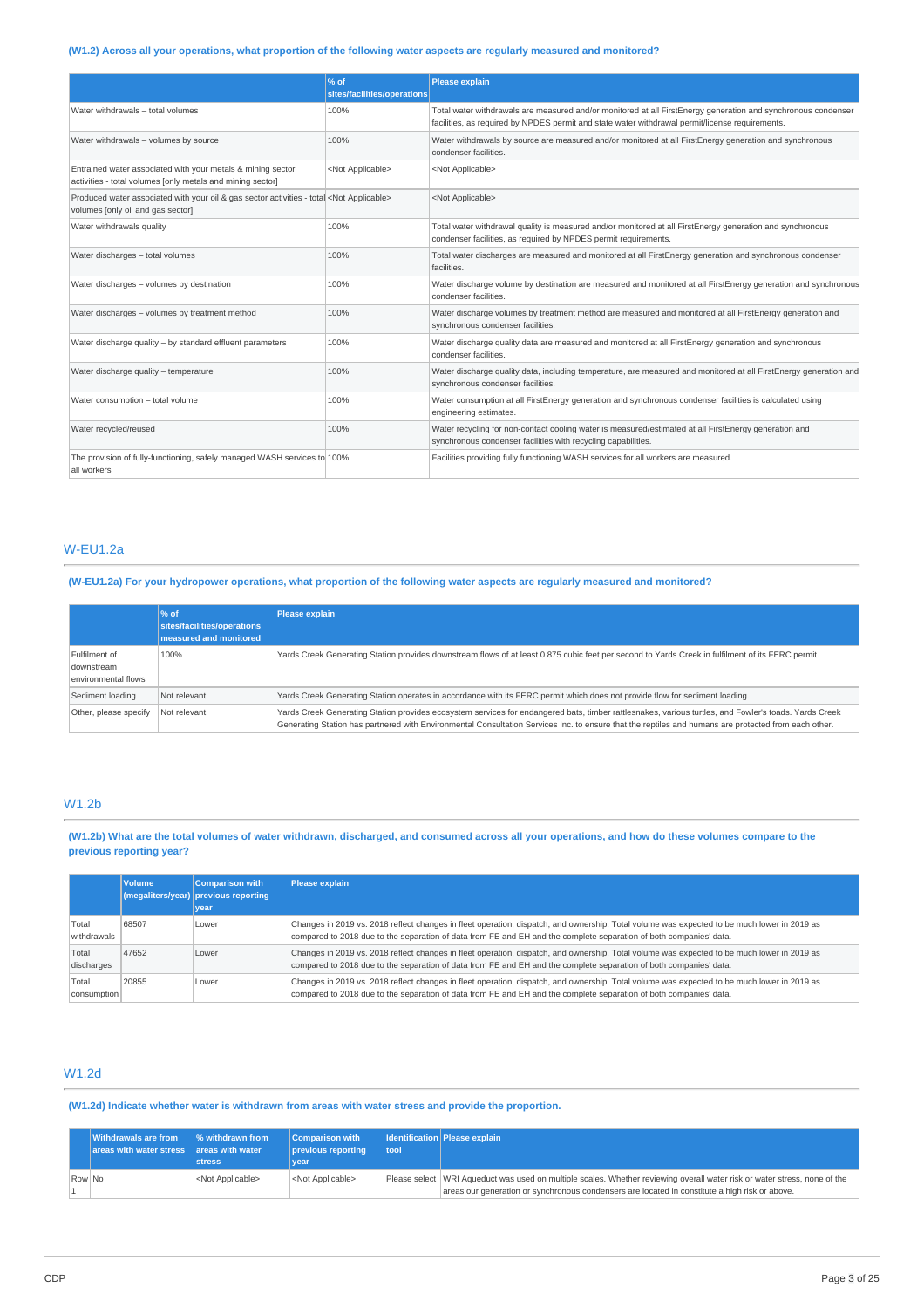### **(W1.2h) Provide total water withdrawal data by source.**

|                                                                                     | <b>Relevance Volume</b> |                           | <b>Comparison with</b><br>(megaliters/year) previous reporting<br>vear | <b>Please explain</b>                                                                                                                                                                                         |
|-------------------------------------------------------------------------------------|-------------------------|---------------------------|------------------------------------------------------------------------|---------------------------------------------------------------------------------------------------------------------------------------------------------------------------------------------------------------|
| Fresh surface water, including rainwater,<br>water from wetlands, rivers, and lakes | Relevant                | 38378                     | Lower                                                                  | WRI Aqueduct was used on multiple scales. Whether reviewing overall water risk or water stress, none of the<br>areas our generation or synchronous condensers are located in constitute a high risk or above. |
| Brackish surface water/Seawater                                                     | Not<br>relevant         | <not applicable=""></not> | <not applicable=""></not>                                              | Brackish surface water/seawater is not withdrawn as part of our operations.                                                                                                                                   |
| Groundwater - renewable                                                             | Not<br>relevant         | <not applicable=""></not> | <not applicable=""></not>                                              | Groundwater - renewable as a source of withdrawal is not accounted for as part of our operations.                                                                                                             |
| Groundwater - non-renewable                                                         | Not<br>relevant         | <not applicable=""></not> | <not applicable=""></not>                                              | Groundwater - non-renewable as a source of withdrawal is not accounted for as part of our operations.                                                                                                         |
| Produced/Entrained water                                                            | Not<br>relevant         | <not applicable=""></not> | <not applicable=""></not>                                              | Produced water as a source of withdrawal is not accounted for as part of our operations                                                                                                                       |
| Third party sources                                                                 | Not<br>relevant         | <not applicable=""></not> | <not applicable=""></not>                                              | Third party sources as a source of withdrawals are not a material part of our operations.                                                                                                                     |

### W1.2i

### **(W1.2i) Provide total water discharge data by destination.**

|                                                                        |          |                                        | Relevance Volume (megaliters/year) Comparison with previous reporting year Please explain |                                                                                      |
|------------------------------------------------------------------------|----------|----------------------------------------|-------------------------------------------------------------------------------------------|--------------------------------------------------------------------------------------|
| Fresh surface water                                                    | Relevant | 47652                                  | Lower                                                                                     | Changes in 2019 vs. 2018 reflect changes in fleet operation, dispatch, and ownership |
| Brackish surface water/seawater Not relevant <not applicable=""></not> |          |                                        | <not applicable=""></not>                                                                 | Discharge to brackish surface water/seawater is not part of our operations.          |
| Groundwater                                                            |          | Not relevant <not applicable=""></not> | <not applicable=""></not>                                                                 | Discharge to groundwater is not part of our operations.                              |
| Third-party destinations                                               |          | Not relevant <not applicable=""></not> | <not applicable=""></not>                                                                 | Discharge to third party destinations is not part of our operations.                 |

### W-EU1.3

### **(W-EU1.3) Do you calculate water intensity for your electricity generation activities?** No, and we have no plans to do so in the next two years

### W1.4

**(W1.4) Do you engage with your value chain on water-related issues?** Yes, our suppliers

Yes, our customers or other value chain partners

### W1.4a

(W1.4a) What proportion of suppliers do you request to report on their water use, risks and/or management information and what proportion of your procurement **spend does this represent?**

#### **Row 1**

**% of suppliers by number**

76-100

**% of total procurement spend** 76-100

# **Rationale for this coverage**

FirstEnergy has all suppliers comply with our Supplier Code of Conduct. The Supplier Code of Conduct specifies that suppliers will "safeguard the environment" and "minimize the use of materials of concern". All of which protects one of our most precious resources, water.

### **Impact of the engagement and measures of success**

The impact is that FirstEnergy does not knowingly engage in business relationships with suppliers that cannot adhere to our Code of Conduct. One measure of success is how many (or lack thereof) environmental enforcement actions occur within FirstEnergy.

**Comment**

### W1.4b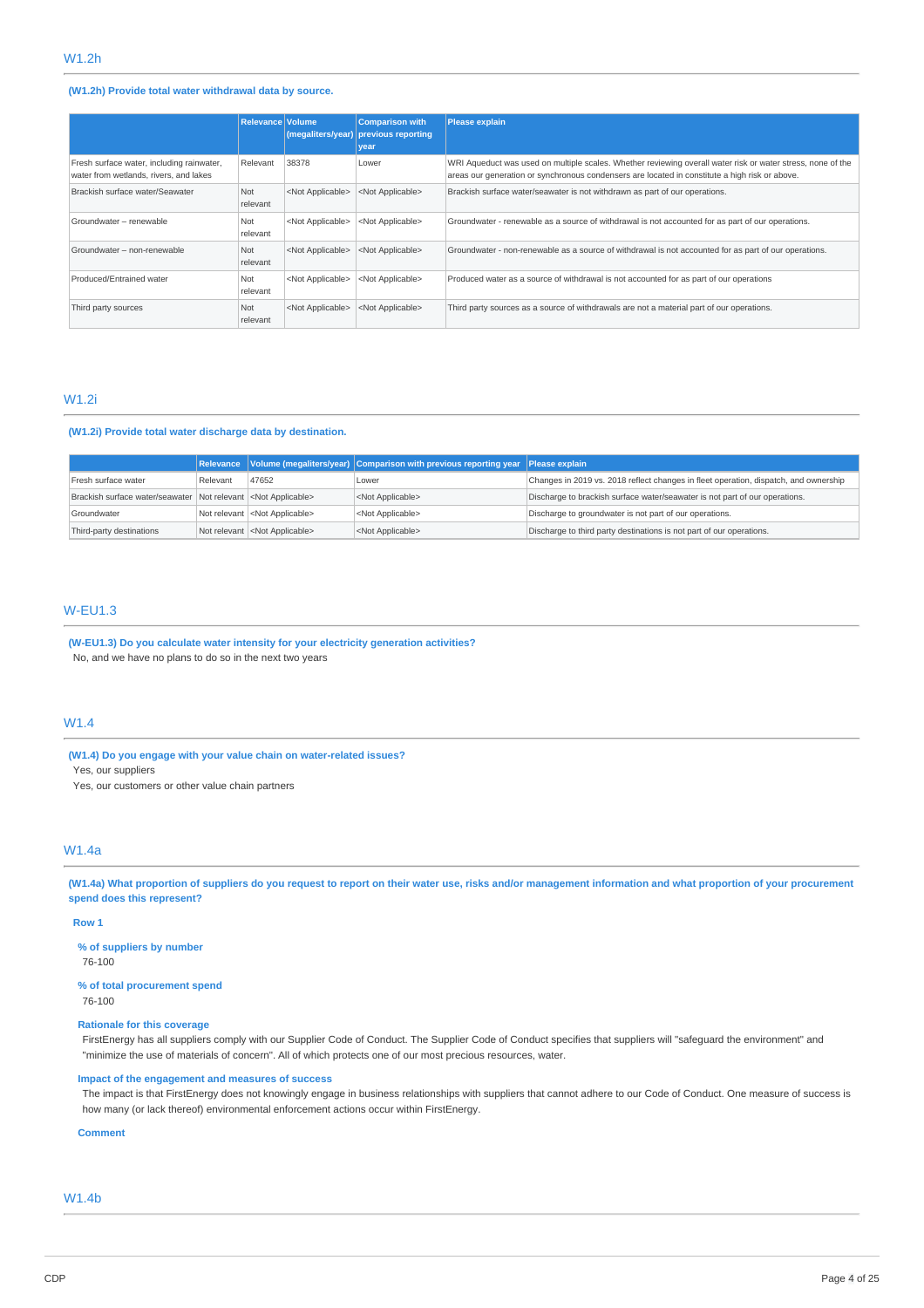#### **(W1.4b) Provide details of any other water-related supplier engagement activity.**

**Type of engagement** Onboarding & compliance

#### **Details of engagement**

Inclusion of water stewardship and risk management in supplier selection mechanism Requirement to adhere to our code of conduct regarding water stewardship and management

**% of suppliers by number** 76-100

**% of total procurement spend**

76-100

### **Rationale for the coverage of your engagement**

FirstEnergy has all suppliers comply with our Supplier Code of Conduct. The Supplier Code of Conduct specifies that suppliers will "safeguard the environment" and "minimize the use of materials of concern". All of which protects one of our most precious resources, water.

#### **Impact of the engagement and measures of success**

The impact is that FirstEnergy does not knowingly engage in business relationships with suppliers that cannot adhere to our Code of Conduct. One measure of success is how many (or lack thereof) environmental enforcement actions occur within FirstEnergy.

#### **Comment**

### W1.4c

(W1.4c) What is your organization's rationale and strategy for prioritizing engagements with customers or other partners in its value chain?

FirstEnergy is committed to our customers and our communities. As part of this commitment, FirstEnergy strives to be a responsible member by engaging our value chain in meeting and exceeding environmental laws, where appropriate. Our environmental policy specifies that we use our natural resources wisely, and we expect the same from our suppliers.

### W2. Business impacts

## W2.1

**(W2.1) Has your organization experienced any detrimental water-related impacts?** Yes

#### W2.1a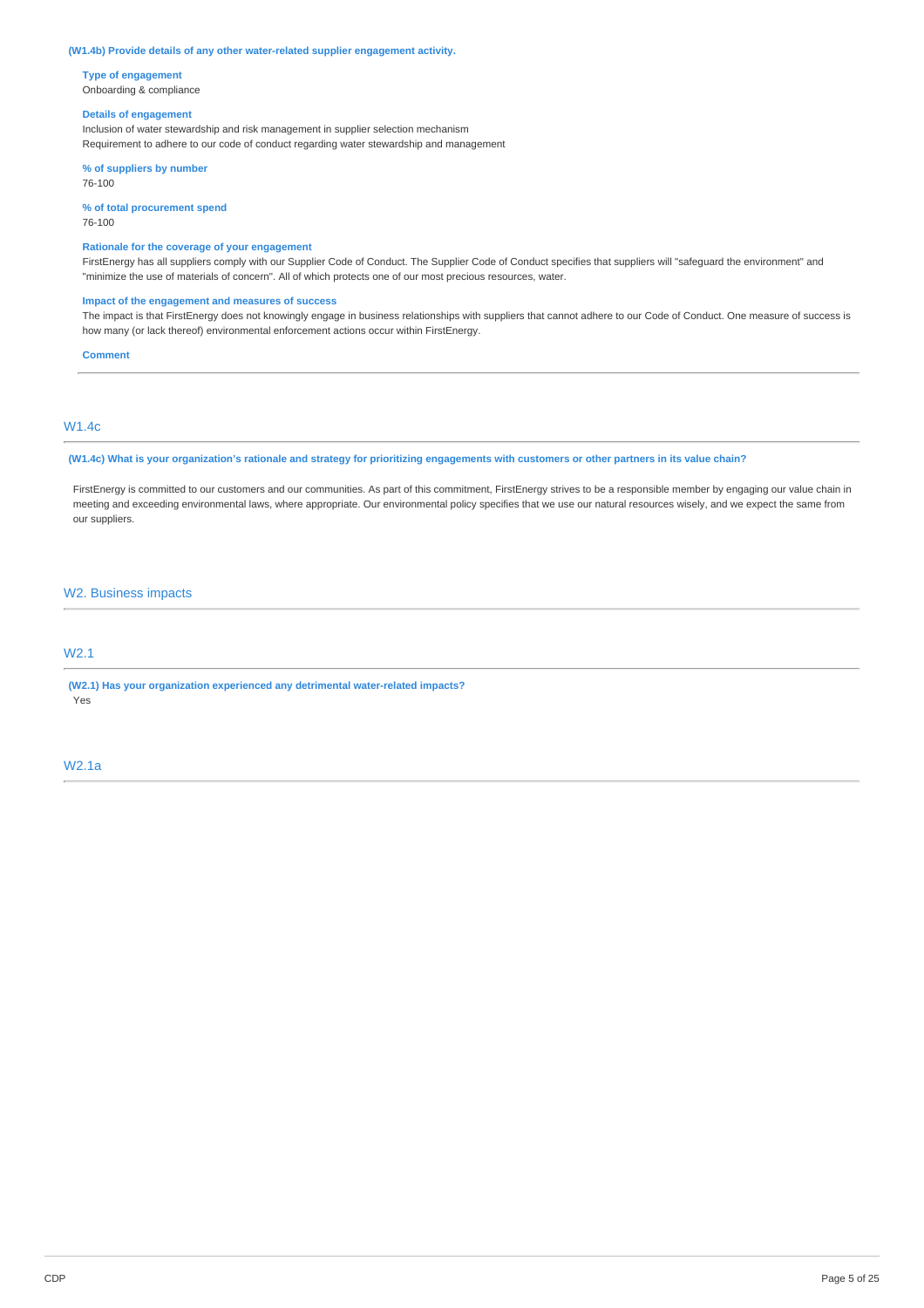#### (W2.1a) Describe the water-related detrimental impacts experienced by your organization, your response, and the total financial impact.

#### **Country/Area & River basin**

| United States of America                      | Mississippi River |
|-----------------------------------------------|-------------------|
|                                               |                   |
| Type of impact driver & Primary impact driver |                   |

Regulatory Regulation of discharge quality/volumes

### **Primary impact**

Impact on company assets

### **Description of impact**

On September 30, 2015, the EPA finalized new, more stringent effluent limits for the Steam Electric Power Generating category (40 CFR Part 423) for arsenic, mercury, selenium and nitrogen for wastewater from wet scrubber systems and zero discharge of pollutants in ash transport water. The treatment obligations phase-in as permits are renewed on a five-year cycle from 2018 to 2023. On April 13, 2017, the EPA granted a Petition for Reconsideration and on September 18, 2017, the EPA postponed certain compliance deadlines for two years. On November 4, 2019, the EPA issued a proposed rule revising the effluent limits for discharges from wet scrubber systems and extending the deadline for compliance to December 31, 2025. The EPA's proposed rule retains the zero-discharge standard and 2023 compliance date for ash transport water, but adds some allowances for discharge under certain circumstances. In addition, the EPA allows for less stringent limits for sub-categories of generating units based on capacity utilization, flow volume from scrubber system, and unit retirement date. Depending on the outcome of appeals and how any final rules are ultimately implemented, the future costs of compliance with these standards may be substantial and changes to FirstEnergy's operations may result.

#### **Primary response**

Comply with local regulatory requirements

#### **Total financial impact**

0

#### **Description of response**

Depending on the outcome of appeals and how any final rules are ultimately implemented, FirstEnergy will comply with the requirements.

### W2.2

(W2.2) In the reporting year, was your organization subject to any fines, enforcement orders, and/or other penalties for water-related regulatory violations? Yes, fines, enforcement orders or other penalties but none that are considered as significant

### W2.2a

**(W2.2a) Provide the total number and financial value of all water-related fines.**

#### **Row 1**

**Total number of fines**

 $\overline{2}$ 

**Total value of fines**

21780

**% of total facilities/operations associated**

 $\Omega$ 

### **Number of fines compared to previous reporting year**

Higher

## **Comment**

This includes the Rivesville Landfill (retired) waste and NPDES permit consent agreement, and 2019 stipulated penalties for the Springdale Closed Ash Site 2008 consent order and agreement.

### W3. Procedures

### W-EU3.1

(W-EU3.1) How does your organization identify and classify potential water pollutants associated with your business activities in the electric utilities sector that **could have a detrimental impact on water ecosystems or human health?**

FirstEnergy generation facilities are regulated under various federal, state, and local water quality regulations, the majority of which are the result of the Clean Water Act and its amendments.

FirstEnergy monitors, identifies, and classifies potential pollutant by compliance with those water quality regulations.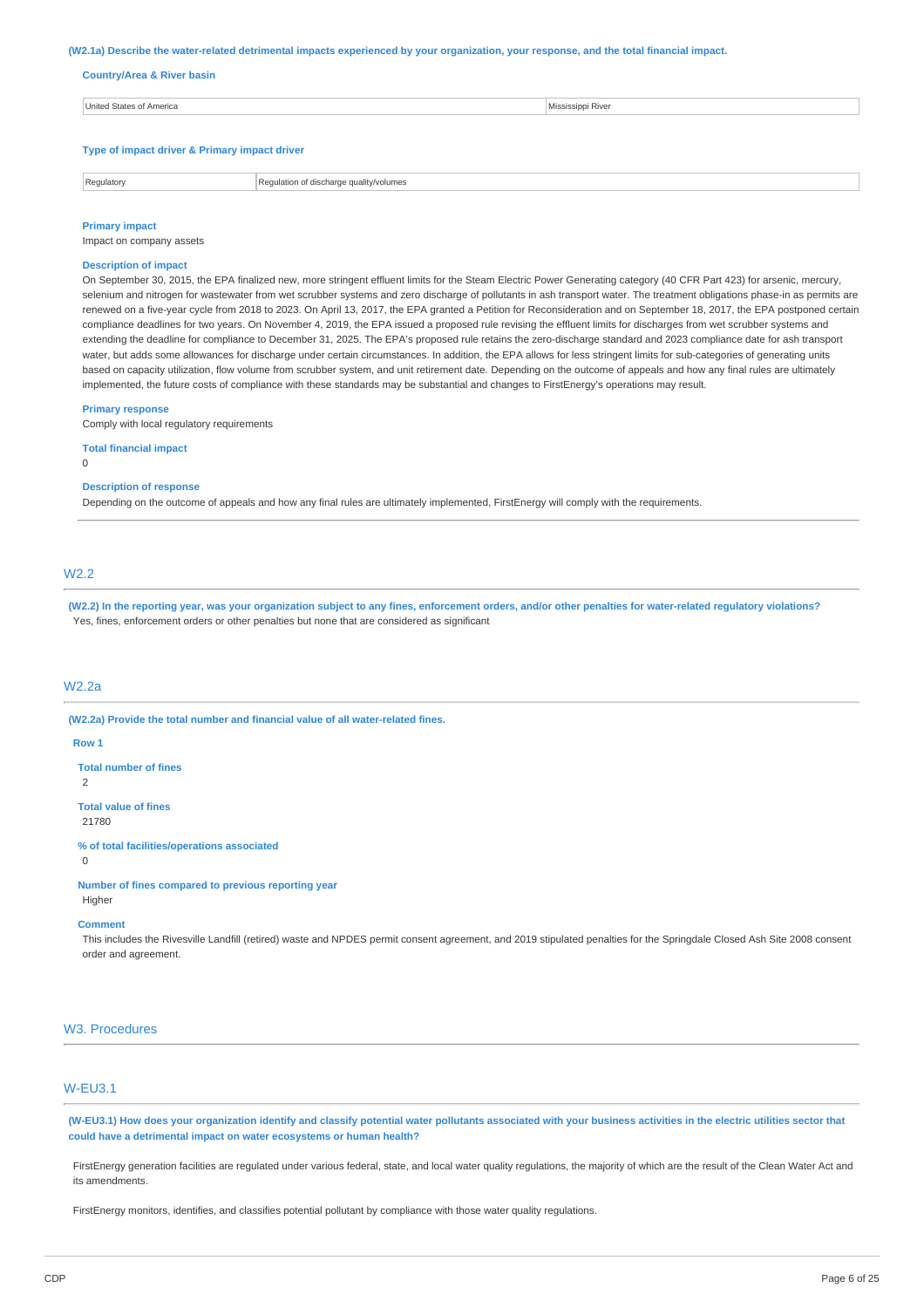(W-EU3.1a) Describe how your organization minimizes the adverse impacts of potential water pollutants associated with your activities in the electric utilities **sector on water ecosystems or human health.**

| <b>Potential</b><br>water<br>pollutant | <b>Description of water pollutant and potential impacts</b>                                                                                                                                                                                                                                                                                                                    | <b>Management</b><br>procedures                                                                                      | <b>Please explain</b>                                                                                                                                                                                                                                                          |
|----------------------------------------|--------------------------------------------------------------------------------------------------------------------------------------------------------------------------------------------------------------------------------------------------------------------------------------------------------------------------------------------------------------------------------|----------------------------------------------------------------------------------------------------------------------|--------------------------------------------------------------------------------------------------------------------------------------------------------------------------------------------------------------------------------------------------------------------------------|
| Coal<br>residuals                      | In April 2015, the EPA finalized regulations for CCRs. The EPA has published with the CCR regulations,<br>combustion potential water pollutant and operational impacts from CCRs.                                                                                                                                                                                              | Compliance with<br>effluent quality<br>standards<br>Community/stakeholder<br>engagement<br>Emergency<br>preparedness | While certain provisions of the April 2015 CCR rule are under<br>reconsideration, FirstEnergy intends to comply with the CCR<br>rule, as appropriate.                                                                                                                          |
| Thermal<br>pollution                   | In 2019, FirstEnergy owned and operated 2 thermal electric power plants (Harrison Power Station and Fort<br>Martin Power Station). Non-contact cooling water is used at these plants and is inherent to the thermal<br>electric production process. As such, all the thermal electric power plants have obtained 316(a) variances for standards<br>heated effluent discharges. | Compliance with<br>effluent quality<br>engagement                                                                    | The potential environmental impacts have been reviewed and<br>studied in the NPDES permit supporting documentation and<br>316(a) studies. The results of the supporting documentation and<br>Community/stakeholder studies are permit limits which the facilities comply with. |

# W3.3

**(W3.3) Does your organization undertake a water-related risk assessment?** Yes, water-related risks are assessed

### W3.3a

**(W3.3a) Select the options that best describe your procedures for identifying and assessing water-related risks.**

### **Direct operations**

**Coverage** Full

#### **Risk assessment procedure**

Water risks are assessed as part of an enterprise risk management framework

#### **Frequency of assessment** More than once a year

**How far into the future are risks considered?** 3 to 6 years

#### **Type of tools and methods used**

Tools on the market Enterprise Risk Management Databases Other

#### **Tools and methods used**

WRI Aqueduct COSO Enterprise Risk Management Framework Regional government databases Internal company methods External consultants Other, please specify (PENTOXSD, Cormix, as appropriate)

#### **Comment**

FirstEnergy has a formal, comprehensive Enterprise-Wide Risk Management (EWRM) program in place to evaluate water risks on an as needed basis. Plant water quality is frequently assessed under National Pollutant Discharge Elimination System (NPDES) permit conditions and development. FirstEnergy actively analyzes and mitigates risks through stakeholder participation and various tools available and resources available.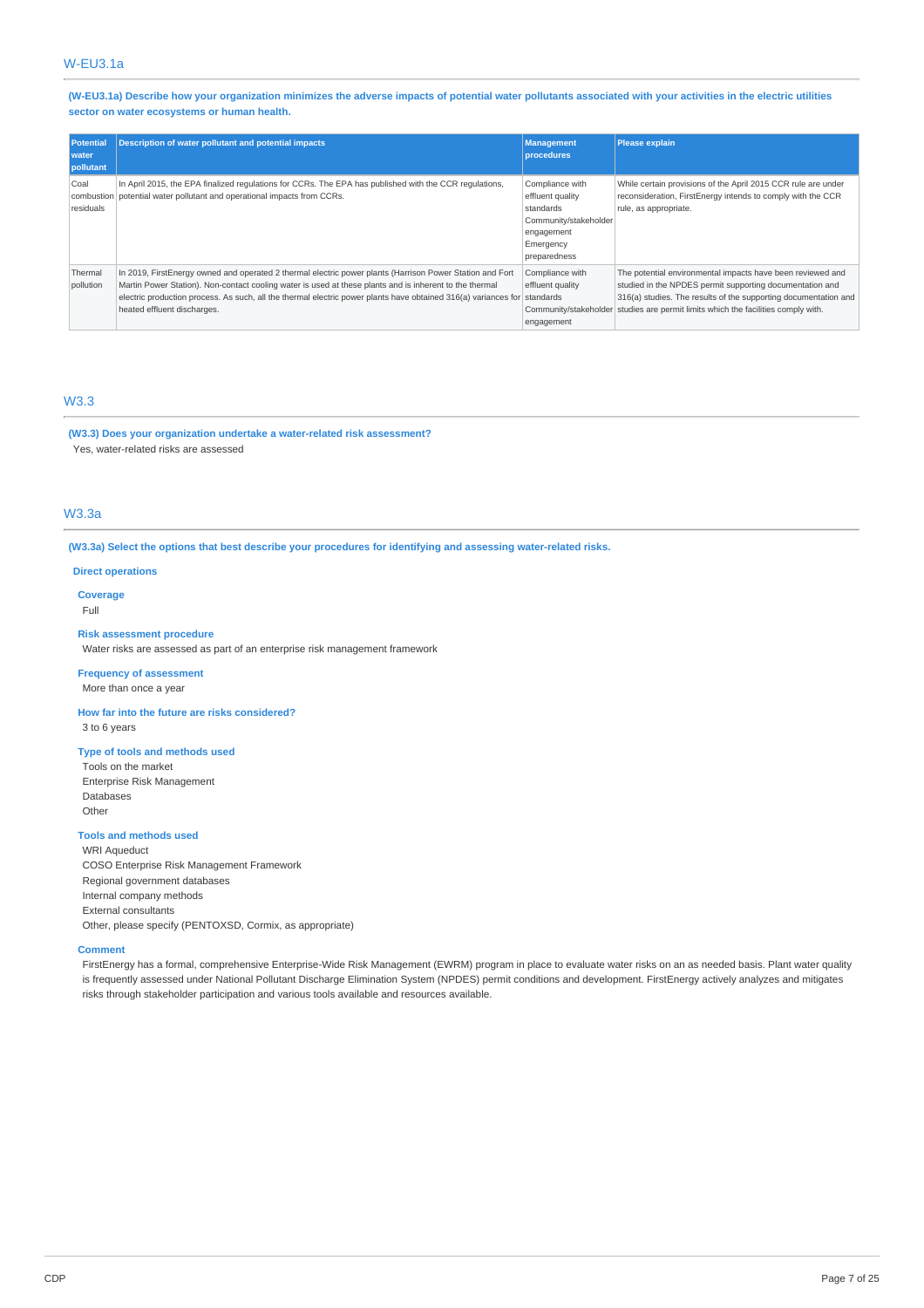### **Supply chain**

**Coverage** None

### **Risk assessment procedure** <Not Applicable>

**Frequency of assessment**

<Not Applicable>

#### **How far into the future are risks considered?** <Not Applicable>

**Type of tools and methods used** <Not Applicable>

**Tools and methods used** <Not Applicable>

**Comment**

### **Other stages of the value chain**

**Coverage** Partial

### **Risk assessment procedure**

Water risks are assessed in an environmental risk assessment

### **Frequency of assessment** Annually

**How far into the future are risks considered?** 3 to 6 years

**Type of tools and methods used** Databases Other

# **Tools and methods used**

Regional government databases Internal company methods

#### **Comment**

FirstEnergy has developed an extensive internal emergency response organization. As such, an incident command structure is employed and drills are conducted, at least, annually. We participate in working groups, training opportunities, and conferences at all levels of the public and private sectors to ensure readiness, build relationships, and stay abreast of technological advances.

### W3.3b

**(W3.3b) Which of the following contextual issues are considered in your organization's water-related risk assessments?**

|                                                                                   | Relevance<br>& inclusion                           | <b>Please explain</b>                                                                                                                                                                                                                                                                                                                                                                                                                                                             |
|-----------------------------------------------------------------------------------|----------------------------------------------------|-----------------------------------------------------------------------------------------------------------------------------------------------------------------------------------------------------------------------------------------------------------------------------------------------------------------------------------------------------------------------------------------------------------------------------------------------------------------------------------|
| Water availability at a<br>basin/catchment level                                  | Relevant,<br>sometimes<br>included                 | FirstEnergy is active in the water basins in which it resides. FirstEnergy manages the Merrill Creek Reservoir which is a critical piece of infrastructure for mitigating<br>droughts in the Delaware River Basin. Also, FirstEnergy steam electric plants utilize closed cycle cooling thereby allowing for sufficient water availability for the basin's<br>other stakeholders. FirstEnergy also participates with EPRI through the Ohio River Basin Ecological Interest Group. |
| Water quality at a<br>basin/catchment level                                       | Relevant,<br>sometimes<br>included                 | Ensuring sufficient and satisfactory water is important to our generating plants and our stakeholders. FirstEnergy's NPDES permits ensure that water quality is in<br>accordance with strict regulations.                                                                                                                                                                                                                                                                         |
| Stakeholder conflicts<br>concerning water resources<br>at a basin/catchment level | Relevant.<br>sometimes<br>included                 | FirstEnergy works to minimize the environmental impact of our generating plants and other facilities. Our sustainability efforts reflect our commitment to creating lasting<br>value in the communities where we live and work.                                                                                                                                                                                                                                                   |
| Implications of water on<br>your key commodities/raw<br>materials                 | Relevant.<br>sometimes<br>included                 | These issues are relevant and included as situations arise.                                                                                                                                                                                                                                                                                                                                                                                                                       |
| Water-related regulatory<br>frameworks                                            | Relevant.<br>always<br>included                    | The Company works and complies in the framework of the Clean Water Act and actively evaluates the evolving regulatory framework through our various tools and<br>corporation with regulators, industry groups, and other stakeholders.                                                                                                                                                                                                                                            |
| Status of ecosystems and<br>habitats                                              | Relevant.<br>always<br>included                    | All relevant water quality standards, Endangered Species Act, and wetland impacts are evaluated as situations arise to minimize ecosystem and habitat issues.                                                                                                                                                                                                                                                                                                                     |
| Access to fully-functioning,<br>safely managed WASH<br>services for all employees | Relevant.<br>always<br>included                    | The Company has WASH services at all facilities where company employees are stationed.                                                                                                                                                                                                                                                                                                                                                                                            |
| Other contextual issues.<br>please specify                                        | <b>Not</b><br>relevant.<br>explanation<br>provided | FirstEnergy believes the categories above cover a wide range of water related risk assessments.                                                                                                                                                                                                                                                                                                                                                                                   |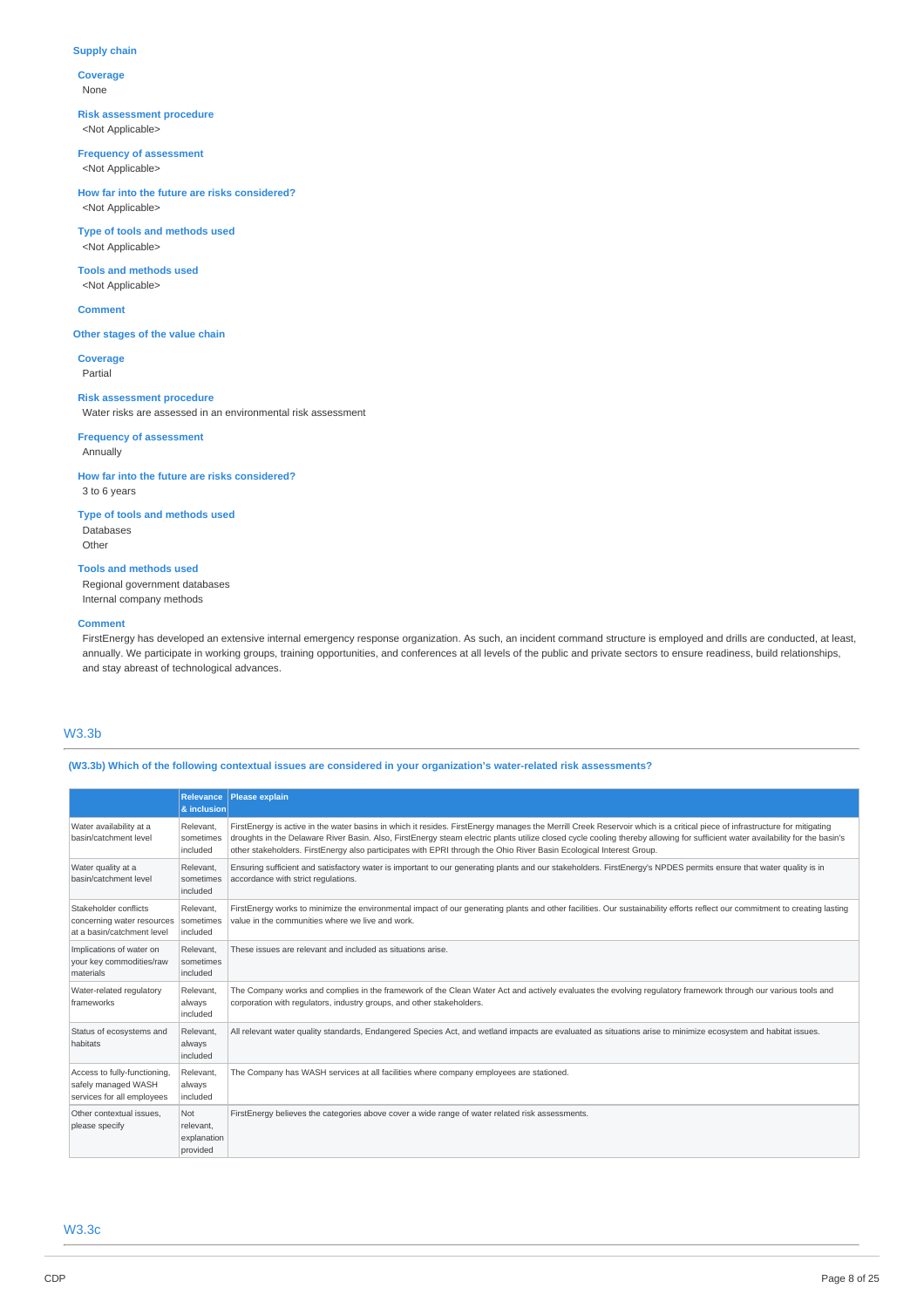#### **(W3.3c) Which of the following stakeholders are considered in your organization's water-related risk assessments?**

|                                                              | <b>Relevance &amp;</b><br>inclusion      | <b>Please explain</b>                                                                                                                                                                                                                                                                                                                                                                              |
|--------------------------------------------------------------|------------------------------------------|----------------------------------------------------------------------------------------------------------------------------------------------------------------------------------------------------------------------------------------------------------------------------------------------------------------------------------------------------------------------------------------------------|
| Customers                                                    | Relevant,<br>sometimes<br>included       | These stakeholders are often mentioned in our Corporate Responsibility Report, Strategic Plan, and other documentation.                                                                                                                                                                                                                                                                            |
| Employees                                                    | Relevant,<br>sometimes<br>included       | These stakeholders are often mentioned in our Corporate Responsibility Report, Strategic Plan, and other documentation.                                                                                                                                                                                                                                                                            |
| Investors                                                    | Relevant,<br>sometimes<br>included       | Investors are informed of water issues in the Company's annual report, Corporate Responsibility Report, and other documentation.                                                                                                                                                                                                                                                                   |
| Local communities                                            | Relevant,<br>sometimes<br>included       | These stakeholders are often mentioned in our Corporate Responsibility Report and other documentation.                                                                                                                                                                                                                                                                                             |
| <b>NGOs</b>                                                  | Relevant,<br>sometimes<br>included       | FirstEnergy actively works with NGOs, such as EPRI and EEI, on a variety of water risks.                                                                                                                                                                                                                                                                                                           |
| Other water users at Relevant,<br>a basin/catchment<br>level | sometimes<br>included                    | These stakeholders are relevant and included as situations arise.                                                                                                                                                                                                                                                                                                                                  |
| Regulators                                                   | Relevant,<br>sometimes<br>included       | FirstEnergy works with regulators as situations arise, particularly when water risks intersect with our various permits.                                                                                                                                                                                                                                                                           |
| River basin<br>management<br>authorities                     | Relevant,<br>sometimes<br>included       | FirstEnergy is a participant of ORSANCO, Delaware River Basin Commission (DRBC), and EPRI. While EPRI is not a river basin authority, it frequently does research which<br>authorities may use. FirstEnergy manages the Merrill Creek Reservoir, the largest man made lake in New Jersey, under the authority of the DRBC, which helps to maintain<br>adequate water supply in the Delaware River. |
| Statutory special<br>interest groups at a<br>local level     | Relevant,<br>sometimes<br>included       | These stakeholders are relevant and included as situations arise.                                                                                                                                                                                                                                                                                                                                  |
| Suppliers                                                    | Relevant,<br>sometimes<br>included       | FirstEnergy expects all of our suppliers to abide to the Supplier Code of Conduct. As such, we expect our suppliers to adopt our Environmental Policy and minimize the use of<br>resources. We maintain communication and include our suppliers when relevant.                                                                                                                                     |
| Water utilities at a<br>local level                          | Relevant,<br>sometimes<br>included       | FirstEnergy regularly purchases water for our WASH services and includes local utilities when situations arise.                                                                                                                                                                                                                                                                                    |
| Other stakeholder.<br>please specify                         | Not relevant,<br>explanation<br>provided | FirstEnergy believes the categories above cover a wide range of water related stakeholders.                                                                                                                                                                                                                                                                                                        |

#### W3.3d

(W3.3d) Describe your organization's process for identifying, assessing, and responding to water-related risks within your direct operations and other stages of **your value chain.**

A formal, comprehensive Enterprise-Wide Risk Management (EWRM) program is in place to ensure FirstEnergy thoroughly assesses and addresses risks and opportunities that could impact its electric system, including those posed by changes in the climate. These risks are assessed on short (0-1 year), medium (1-3 years), and long term (3-5 years and beyond) basis, with emphasis on long-term planning for potential climate-related issues. The EWRM's framework identifies individual risks at the enterprise, business unit, or project level groups them into four main categories (strategic, operational, compliance, and financial) all of which have potential ties to climate.

### W4. Risks and opportunities

### W4.1

(W4.1) Have you identified any inherent water-related risks with the potential to have a substantive financial or strategic impact on your business? Yes, both in direct operations and the rest of our value chain

# W4.1a

**(W4.1a) How does your organization define substantive financial or strategic impact on your business?**

Other than the ever-present potential for regulatory change, or the unlikely disruption of water sources, FirstEnergy has not identified any inherent water-related risks with the potential to have a substantive financial or strategic impact on its business.

### W4.1b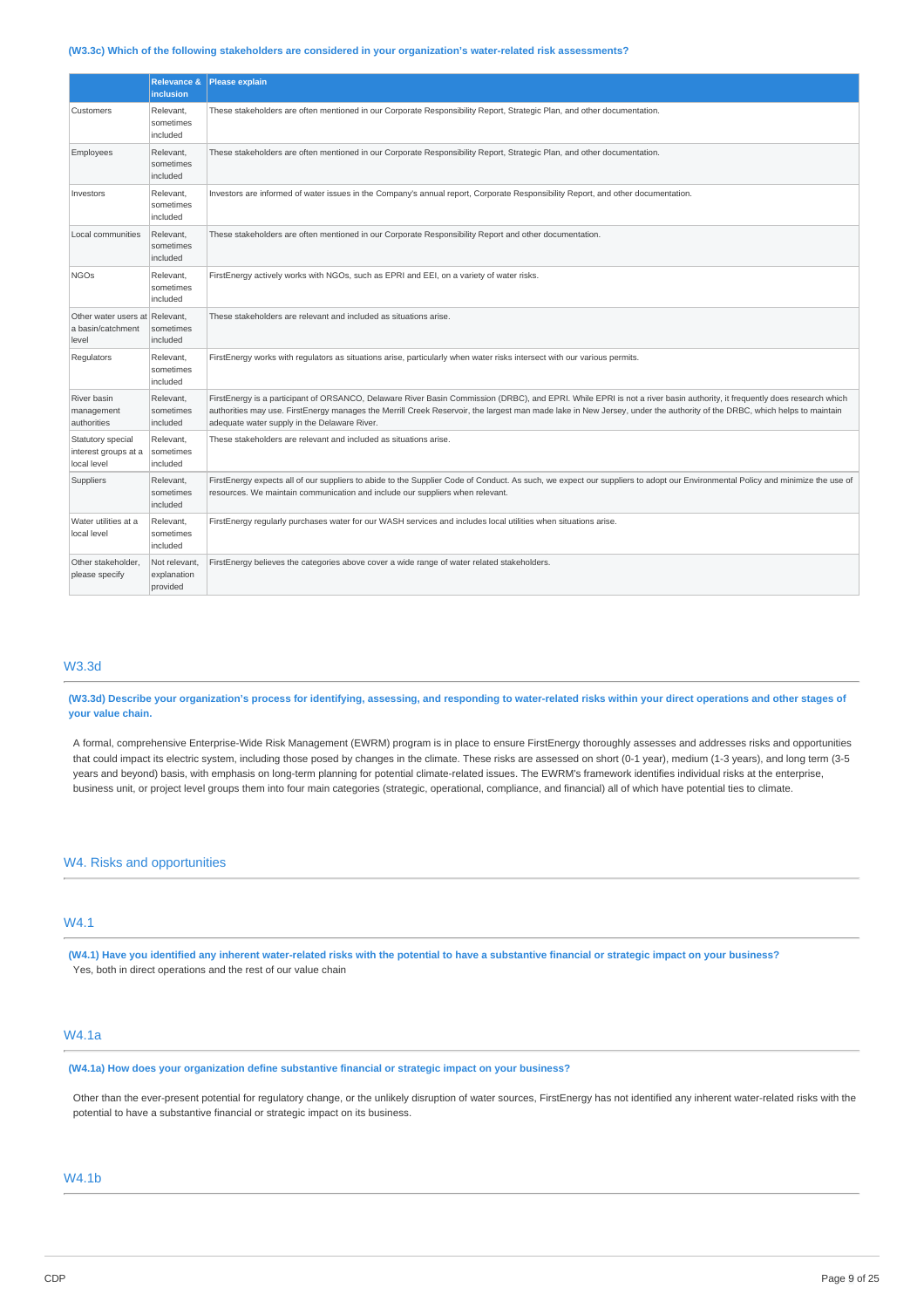(W4.1b) What is the total number of facilities exposed to water risks with the potential to have a substantive financial or strategic impact on your business, and **what proportion of your company-wide facilities does this represent?**

|                  | <b>Total number of facilities</b><br>exposed to water risk | $\%$ company-wide<br>facilities this represents | <b>Comment</b>                                                                                                                                      |
|------------------|------------------------------------------------------------|-------------------------------------------------|-----------------------------------------------------------------------------------------------------------------------------------------------------|
| $\sqrt{R}$ Row 3 |                                                            | 100                                             | FirstEnergy has 2 electric generating facilities and 1 synchronous condenser that represent the entirety of FirstEnergy fossil generating capacity. |
|                  |                                                            |                                                 | Harrison Power Station Fort Martin Power Station Eastlake Synchronous Condenser                                                                     |

### W4.1c

(W4.1c) By river basin, what is the number and proportion of facilities exposed to water risks that could have a substantive financial or strategic impact on your **business, and what is the potential business impact associated with those facilities?**

#### **Country/Area & River basin**

| States<br>United<br>of America<br>Mississippi River |
|-----------------------------------------------------|
|-----------------------------------------------------|

#### **Number of facilities exposed to water risk**

 $\overline{2}$ 

# **% company-wide facilities this represents**

51-75

#### **Production value for the metals & mining activities associated with these facilities** <Not Applicable>

**% company's annual electricity generation that could be affected by these facilities** 100%

**% company's global oil & gas production volume that could be affected by these facilities** <Not Applicable>

#### **% company's total global revenue that could be affected** Unknown

#### **Comment**

FirstEnergy has 2 electric generating facilities within the Mississippi River Basin, Harrison and Fort Martin. This represents all of FE's fossil generating capacity.

#### **Country/Area & River basin**

United States of America St. Lawrence

#### **Number of facilities exposed to water risk**

1

**% company-wide facilities this represents**

# 26-50

**Production value for the metals & mining activities associated with these facilities**

<Not Applicable>

**% company's annual electricity generation that could be affected by these facilities** Not applicable

**% company's global oil & gas production volume that could be affected by these facilities** <Not Applicable>

# **% company's total global revenue that could be affected**

Unknown

### **Comment**

FirstEnergy has 1 synchronous condenser facility within the St. Lawrence River basin, Eastlake Synchronous Condenser. Synchronous condensers along with static VAR compensators regulate reactive power to help ensure grid stability but do not generate electricity, this represents none of FE's generating capacity.

### W4.2

(W4.2) Provide details of identified risks in your direct operations with the potential to have a substantive financial or strategic impact on your business, and your **response to those risks.**

#### **Country/Area & River basin**

United States of America Mississippi River

#### **Type of risk & Primary risk driver**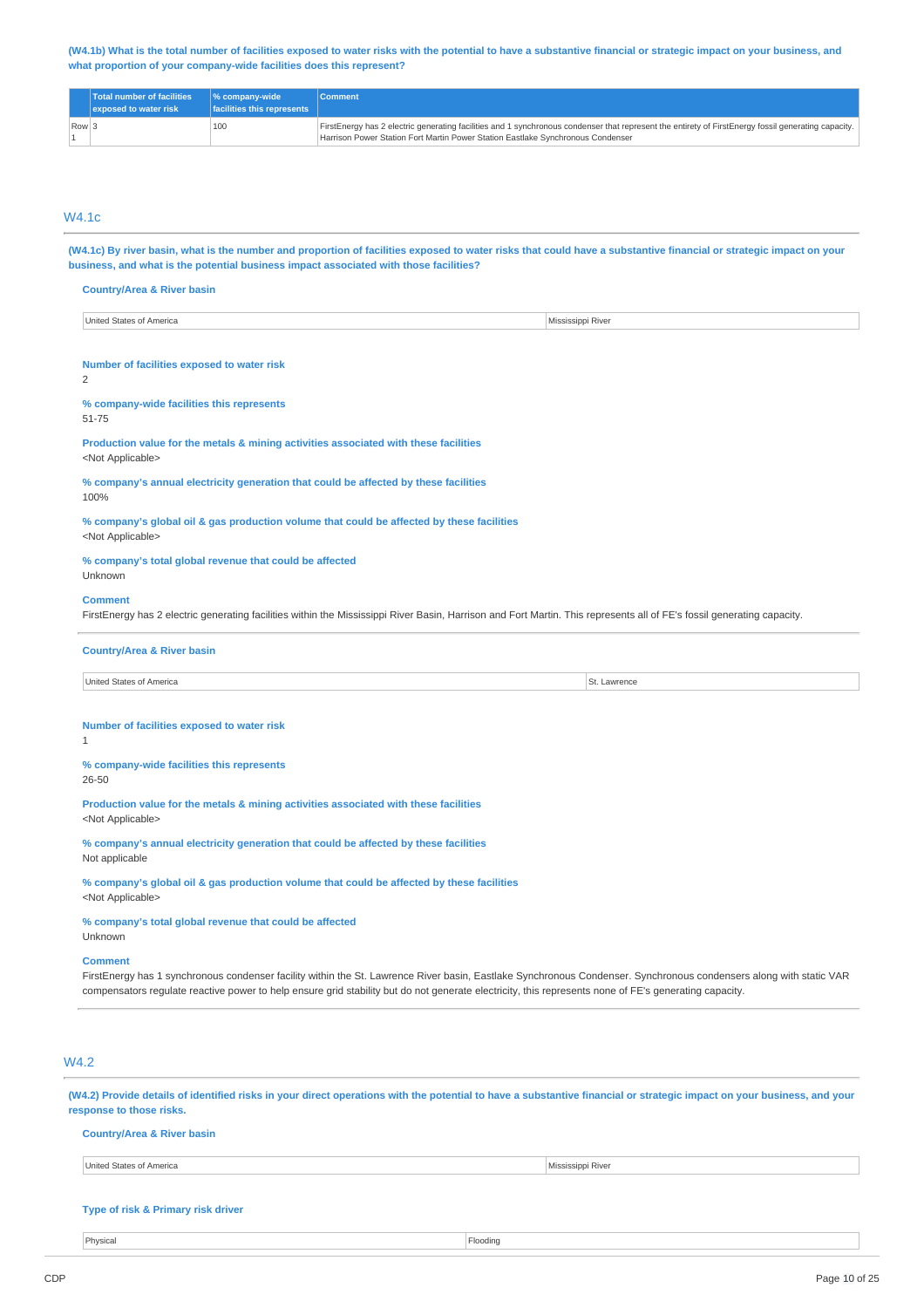#### **Primary potential impact**

Reduction or disruption in production capacity

#### **Company-specific description**

While the Mississippi River is selected, FirstEnergy is combining its response for the Mississippi and St. Lawrence River Watersheds. FirstEnergy's power generation and substation facilities are located on rivers that have a possibility of flooding. While safeguards are put in place to limit the possibility of flooding, there is a chance that flooding could impact FirstEnergy's operations and/or cause additional costs to be incurred.

### **Timeframe**

Current up to one year

**Magnitude of potential impact** Low

#### **Likelihood**

Unknown

**Are you able to provide a potential financial impact figure?** No, we do not have this figure

**Potential financial impact figure (currency)** <Not Applicable>

**Potential financial impact figure - minimum (currency)** <Not Applicable>

**Potential financial impact figure - maximum (currency)** <Not Applicable>

#### **Explanation of financial impact**

Unknown, but potentially high (millions of dollars).

### **Primary response to risk**

Adopt water efficiency, water reuse, recycling and conservation practices

### **Description of response**

FirstEnergy has implemented measures to protect our electrical infrastructure from such floods. One such example is the JCP&L Sussex Substation where construction of a four foot high concrete wall was placed using JCP&L Reliability Plus infrastructure improvement plan funds to complete this project. The wall allows for ongoing personnel access and maintenance while protecting again changing water levels.

#### **Cost of response**

#### **Explanation of cost of response**

Unknown, would vary due to size of response needed.

#### **Country/Area & River basin**



#### **Type of risk & Primary risk driver**

Physical Seasonal supply variability/inter annual variability

#### **Primary potential impact**

Reduction or disruption in production capacity

### **Company-specific description**

While the Mississippi River is selected, FirstEnergy is combining its response for the Mississippi and St. Lawrence River Watersheds. FirstEnergy's generations system is based off of streams connected to the Mississippi and St. Lawrence River watersheds. If a drought were to occur stream level variability could impact FirstEnergy's operations and /or cause costs to be incurred.

#### **Timeframe**

Current up to one year

#### **Magnitude of potential impact**

Low

**Likelihood** Unknown

**Are you able to provide a potential financial impact figure?** No, we do not have this figure

**Potential financial impact figure (currency)** <Not Applicable>

**Potential financial impact figure - minimum (currency)** <Not Applicable>

**Potential financial impact figure - maximum (currency)** <Not Applicable>

**Explanation of financial impact** Unknown, but potentially high (millions of dollars).

### **Primary response to risk**

Adopt water efficiency, water reuse, recycling and conservation practices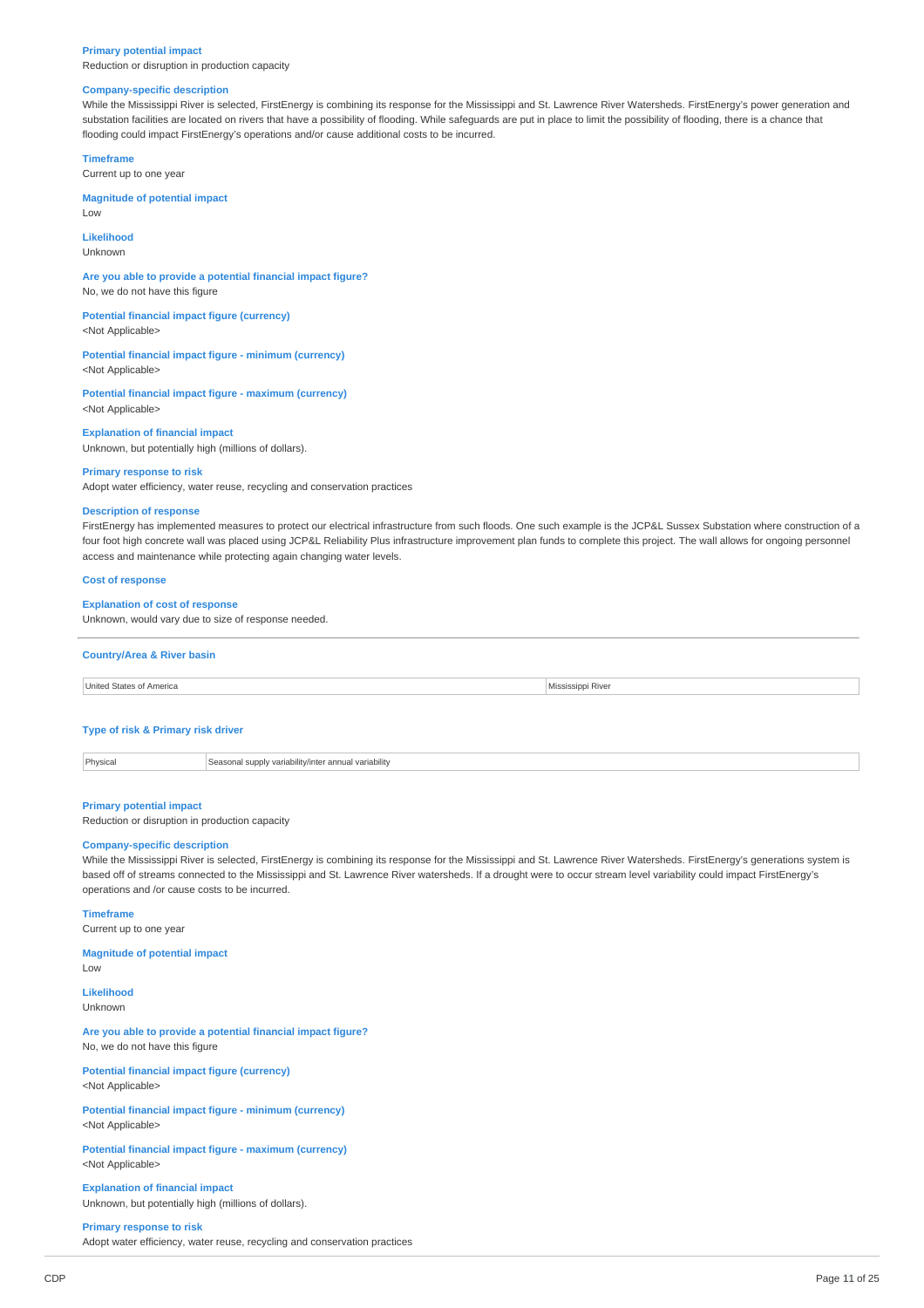#### **Description of response**

FirstEnergy's fossil generating facilities are 100 percent closed cycle cooling which reduce water withdrawals by 80 percent to 90 percent. A current pilot project further reduces Harrison's impact by returning leachate back to the plant processes saving approximately 105 million gallons annually.

#### **Cost of response**

### **Explanation of cost of response**

Unknown, would vary due to size of response needed

# **Country/Area & River basin**

United States of America **Mississippi River** 

### **Type of risk & Primary risk driver**

Regulatory Mandatory water efficiency, conservation, recycling or process standards

#### **Primary potential impact**

Reduction or disruption in production capacity

# **Company-specific description**

While the Mississippi River is selected, FirstEnergy is combining its response for the Mississippi and St. Lawrence River Watersheds. Regulatory changes could impact FirstEnergy's operations and/or cause costs to be incurred.

#### **Timeframe**

Current up to one year

**Magnitude of potential impact**

 $\overline{L}$   $\Omega M$ 

**Likelihood** Unknown

#### **Are you able to provide a potential financial impact figure?** No, we do not have this figure

**Potential financial impact figure (currency)**

<Not Applicable>

#### **Potential financial impact figure - minimum (currency)** <Not Applicable>

**Potential financial impact figure - maximum (currency)** <Not Applicable>

### **Explanation of financial impact** Unknown, but potentially high (millions of dollars).

#### **Primary response to risk**

Adopt water efficiency, water reuse, recycling and conservation practices

#### **Description of response**

FirstEnergy's electric generation facilties operate in a 100% regulated environment. If regulators were to make changes to the facility requirements, coal usage, or environmental/water usage additional costs could be incurred.

#### **Cost of response**

#### **Explanation of cost of response**

Unknown, but would vary based on the potential regulatory changes.

### W4.2a

(W4.2a) Provide details of risks identified within your value chain (beyond direct operations) with the potential to have a substantive financial or strategic impact **on your business, and your response to those risks.**

| <b>Country/Area &amp; River basin</b> |  |  |  |  |
|---------------------------------------|--|--|--|--|
| United States of America              |  |  |  |  |
|                                       |  |  |  |  |
| <b>Stage of value chain</b>           |  |  |  |  |
| Use phase                             |  |  |  |  |

#### **Type of risk & Primary risk driver**

Physical Flooding

**Mississippi River** 

### **Primary potential impact**

Disruption to sales due to value chain dissruption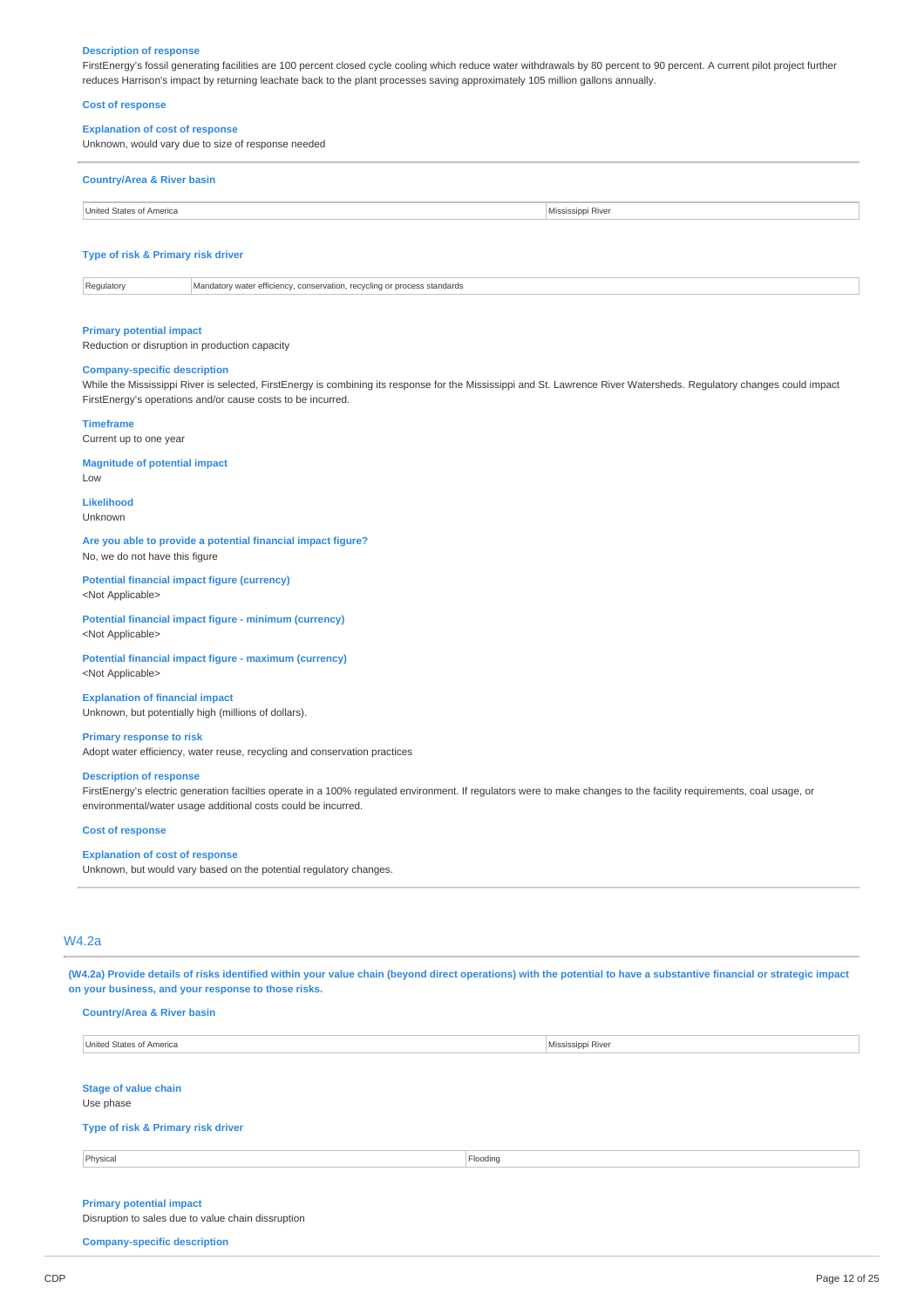While the Mississippi River is selected, FirstEnergy is combining its response for the Mississippi, Potomac, and St. Lawrence River Watersheds. The FirstEnergy service territory covers 65,000 square miles and therefore some electrical infrastructure could be subject to periodic flooding and supply disruptions to our value chain.

#### **Timeframe**

Current up to one year

### **Magnitude of potential impact** Unknown

**Likelihood** Likely

#### **Are you able to provide a potential financial impact figure?** No, we do not have this figure

**Potential financial impact figure (currency)** <Not Applicable>

#### **Potential financial impact figure - minimum (currency)** <Not Applicable>

**Potential financial impact figure - maximum (currency)** <Not Applicable>

### **Explanation of financial impact** Unknown

## **Primary response to risk**

| Downstrean | Increase/review in<br>infrastructure investment |
|------------|-------------------------------------------------|
|------------|-------------------------------------------------|

#### **Description of response**

Through the use of various programs such as JCP&L Reliability Plus, FirstEnergy is hardening our systems to better ensure service for our customers. At our Sussex Substation JCP&L has installed flood walls to help ensure our customers have reliable access to electricity. Such programs and investments mitigate the flood risk allowing our infrastructure to reliably provide service to our customers.

### **Cost of response**

9800000000

#### **Explanation of cost of response**

FirstEnergy is investing approximately \$1.2 billion per year into our distribution systems through 2021 to enhance distribution grid reliability and resiliency.

# **Country/Area & River basin**

| United States of America    | Mississippi River |
|-----------------------------|-------------------|
|                             |                   |
| <b>Stage of value chain</b> |                   |
| Use phase                   |                   |

#### **Type of risk & Primary risk driver**

Physical **Inadequate infrastructure** 

### **Primary potential impact**

Disruption to sales due to value chain dissruption

### **Company-specific description**

While the Mississippi River is selected, FirstEnergy is combining its response for the Mississippi, Potomac, and St. Lawrence River Watersheds. FirstEnergy owns one of the largest transmission systems in PJM with approximately 25,000 line miles connecting the Midwest and Mid-Atlantic regions. The transmission system is an essential part of our work to build a reliable, more resilient and lower carbon grid. Through our Energizing the Future (EtF) program, we are upgrading and modernizing our transmission system to ensure customers benefit from a smarter, stronger, and more secure power grid.

**Timeframe**

Current up to one year

**Magnitude of potential impact** Unknown

**Likelihood** Very likely

**Are you able to provide a potential financial impact figure?** No, we do not have this figure

**Potential financial impact figure (currency)** <Not Applicable>

**Potential financial impact figure - minimum (currency)** <Not Applicable>

**Potential financial impact figure - maximum (currency)** <Not Applicable>

**Explanation of financial impact** Unknown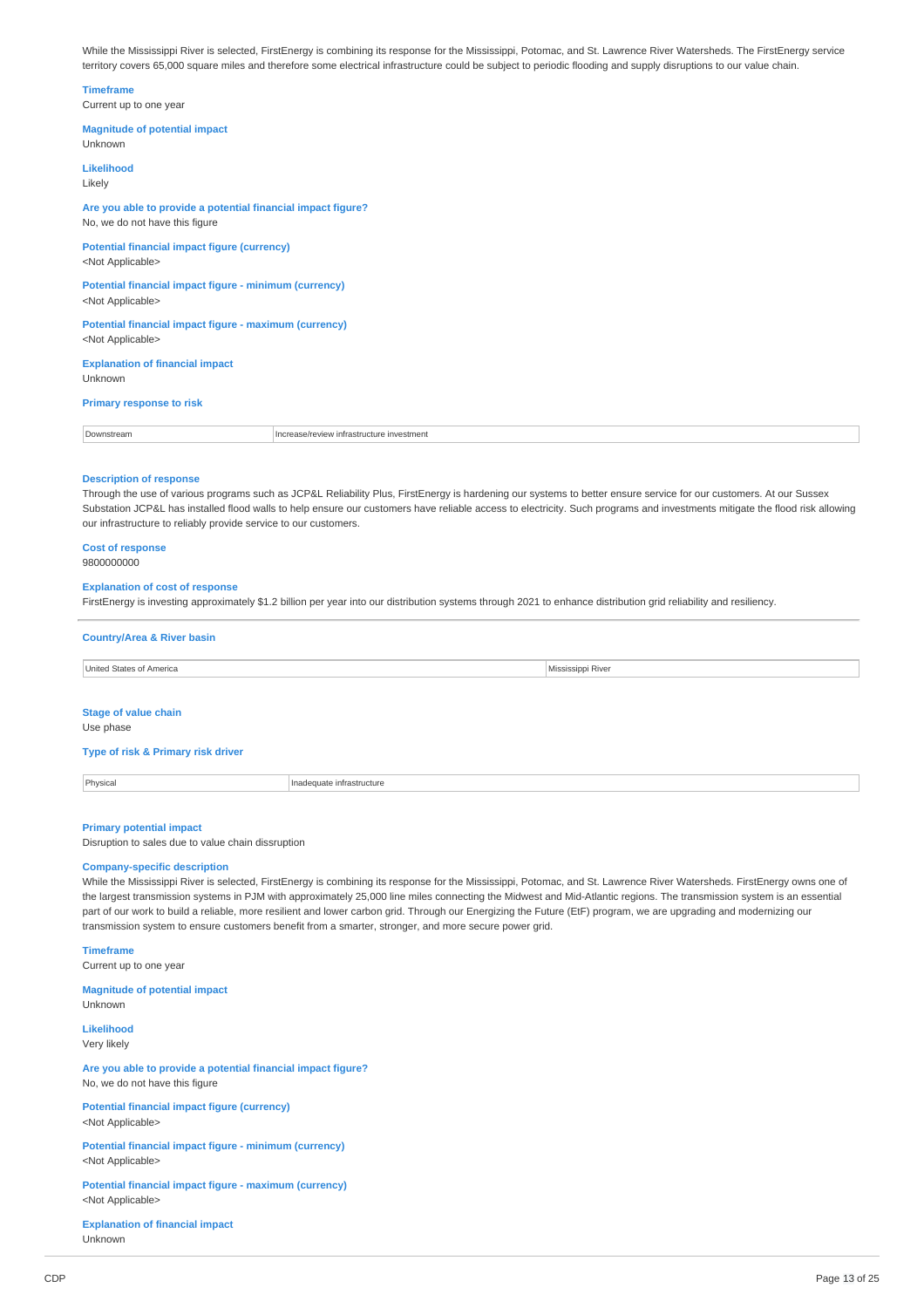| )wnstream | Thcrease/review infrastructure investment |
|-----------|-------------------------------------------|
|           |                                           |
|           |                                           |

### **Description of response**

Since launching EtF in 2014, FE has completed 600 to 700 transmission projects per year. These projects allow grid operators more operational flexibility that enables them to more swiftly respond to changing grid conditions. These improvements have provided a measurable result for our customers, including a 47 percent reduction in equipment related outages on the transmission system serving The Illuminating Company, Ohio Edison, and Toledo Edison utilities.

#### **Cost of response**

9800000000

#### **Explanation of cost of response**

Investments from 2014 to 2018 totalled nearly \$5.6 billion. We plan to invest from 2019 to 2023 \$1.2 billion per year on transmission projects.

| <b>Country/Area &amp; River basin</b>    |                   |  |  |  |
|------------------------------------------|-------------------|--|--|--|
| United States of America                 | Mississippi River |  |  |  |
| <b>Stage of value chain</b><br>Use phase |                   |  |  |  |

#### **Type of risk & Primary risk driver**

| Physical<br>. | Floodina<br>. |
|---------------|---------------|
|               |               |

#### **Primary potential impact**

Disruption to sales due to value chain dissruption

#### **Company-specific description**

While the Mississippi River is selected, FirstEnergy is combining its response for the Mississippi, Potomac, and St. Lawrence River Watersheds. A large component of our enterprise wide risk management (EWRM) addresses severe weather events, threats such as electromagnetic pulses, geomagnetic disturbances, and other significant occurrences in our service territories.

#### **Timeframe**

Current up to one year

# **Magnitude of potential impact**

Unknown

#### **Likelihood** Virtually certain

### **Are you able to provide a potential financial impact figure?**

No, we do not have this figure

#### **Potential financial impact figure (currency)** <Not Applicable>

#### **Potential financial impact figure - minimum (currency)** <Not Applicable>

#### **Potential financial impact figure - maximum (currency)** <Not Applicable>

# **Explanation of financial impact**

Unknown

### **Primary response to risk**

| <b>Section</b> |                    |
|----------------|--------------------|
| operations     | Nude in Business   |
| Direct         | ss Continuitv Plan |
| .              |                    |
| .              |                    |
|                |                    |

### **Description of response**

FirstEnergy has developed an extensive internal emergency response organization. As such, an incident command structure is employed and drills are conducted, at least, annually. We participate in working groups, training opportunities, and conferences at all levels of the public and private sectors to ensure readiness, build relationships, and stay abreast of technological advances.

#### **Cost of response**

#### **Explanation of cost of response**

FirstEnergy does not have a centralized system to only account for costs related to planning for extreme weather events.

| <b>Country/Area &amp; River basin</b> |  |  |  |
|---------------------------------------|--|--|--|
|                                       |  |  |  |

| <b>United States</b><br><sup>s</sup> America | $\n  theo.\n$<br>snee<br>rivers <sup>1</sup><br>∵⊪v tA⊪<br>53.J<br>. |
|----------------------------------------------|----------------------------------------------------------------------|
|                                              |                                                                      |

#### **Stage of value chain** Supply chain

**Type of risk & Primary risk driver**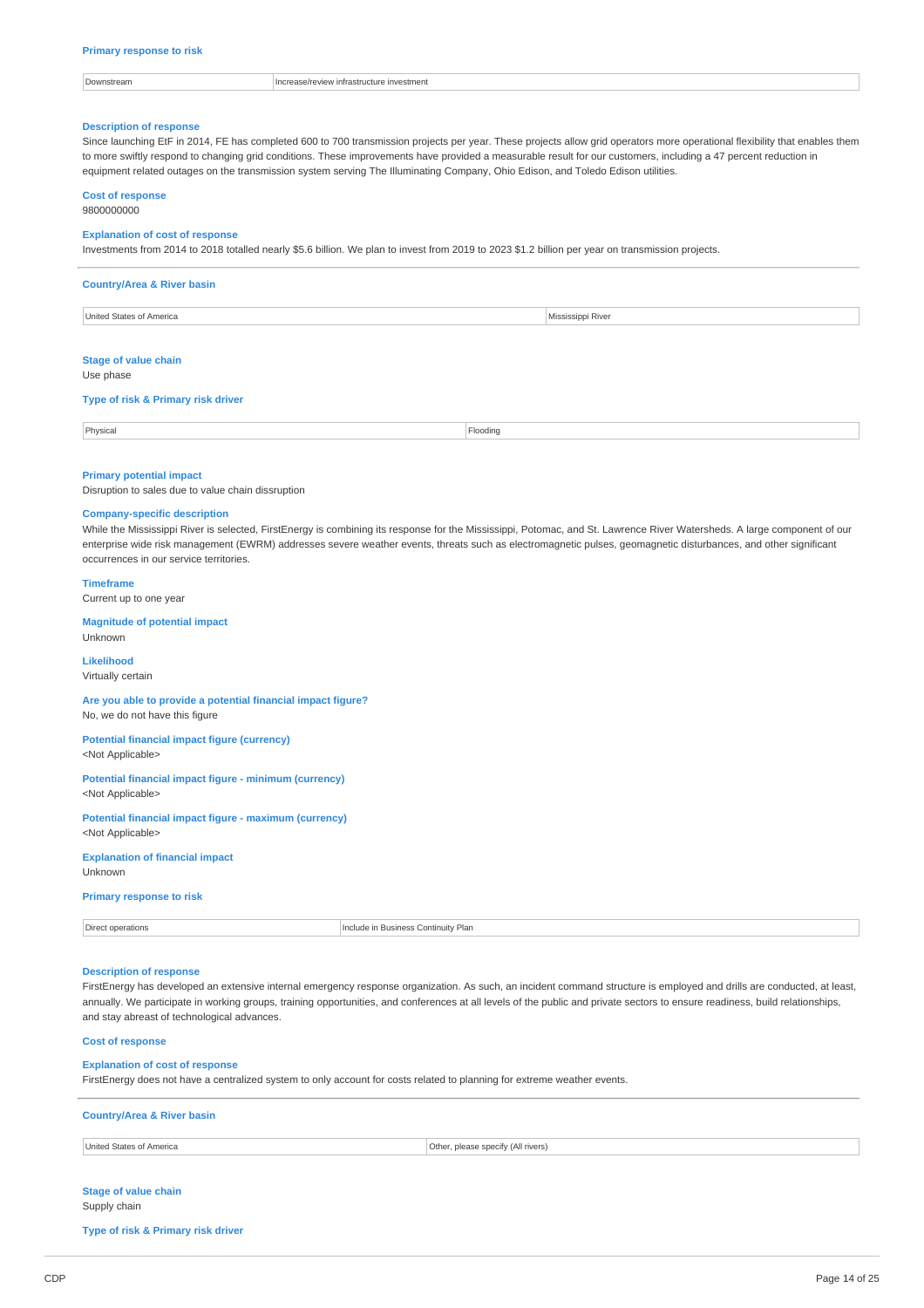### **Primary potential impact**

Supply chain disruption

#### **Company-specific description**

Many of FirstEnergy's suppliers use water in their processes for various functions. The use of water may create a regulatory or stakeholder conflict that the supplier must contend with if it happens.

#### **Timeframe**

Current up to one year

**Magnitude of potential impact** Unknown

### **Likelihood**

Likely

**Are you able to provide a potential financial impact figure?** No, we do not have this figure

#### **Potential financial impact figure (currency)** <Not Applicable>

**Potential financial impact figure - minimum (currency)** <Not Applicable>

**Potential financial impact figure - maximum (currency)** <Not Applicable>

#### **Explanation of financial impact** Unknown

### **Primary response to risk**

Supplier engagement **Constrainers** Cherne Cherne Cherne Cherne Cherne Cherne Cherne Cherne Cherne Cherne Cherne Cherne Cherne Cherne Cherne Cherne Cherne Cherne Cherne Cherne Cherne Cherne Cherne Cherne Cherne Cherne Chern

### **Description of response**

FirstEnergy's Supplier Code of Conduct requires that suppliers adhere to FirstEnergy's environmental policy. FirstEnergy requires that resources be minimized which would apply to our suppliers also.

#### **Cost of response**

#### **Explanation of cost of response**

FirstEnergy does not have a centralized system to only account for costs related to planning for these events.

### W4.3

(W4.3) Have you identified any water-related opportunities with the potential to have a substantive financial or strategic impact on your business? Yes, we have identified opportunities, and some/all are being realized

### W4.3a

(W4.3a) Provide details of opportunities currently being realized that could have a substantive financial or strategic impact on your business.

#### **Type of opportunity Efficiency**

#### **Primary water-related opportunity** Improved water efficiency in operations

**Company-specific description & strategy to realize opportunity**

Due to improved water efficiency and the use of cooling towers FirstEnergy's generation fleet operates on a closed loop system which recirculates cooling water; and once through cooling systems returns most of the water to the same source.

**Estimated timeframe for realization** Current - up to 1 year

#### **Magnitude of potential financial impact** Unknown

**Are you able to provide a potential financial impact figure?** No, we do not have this figure

#### **Potential financial impact figure (currency)** <Not Applicable>

**Potential financial impact figure – minimum (currency)** <Not Applicable>

**Potential financial impact figure – maximum (currency)**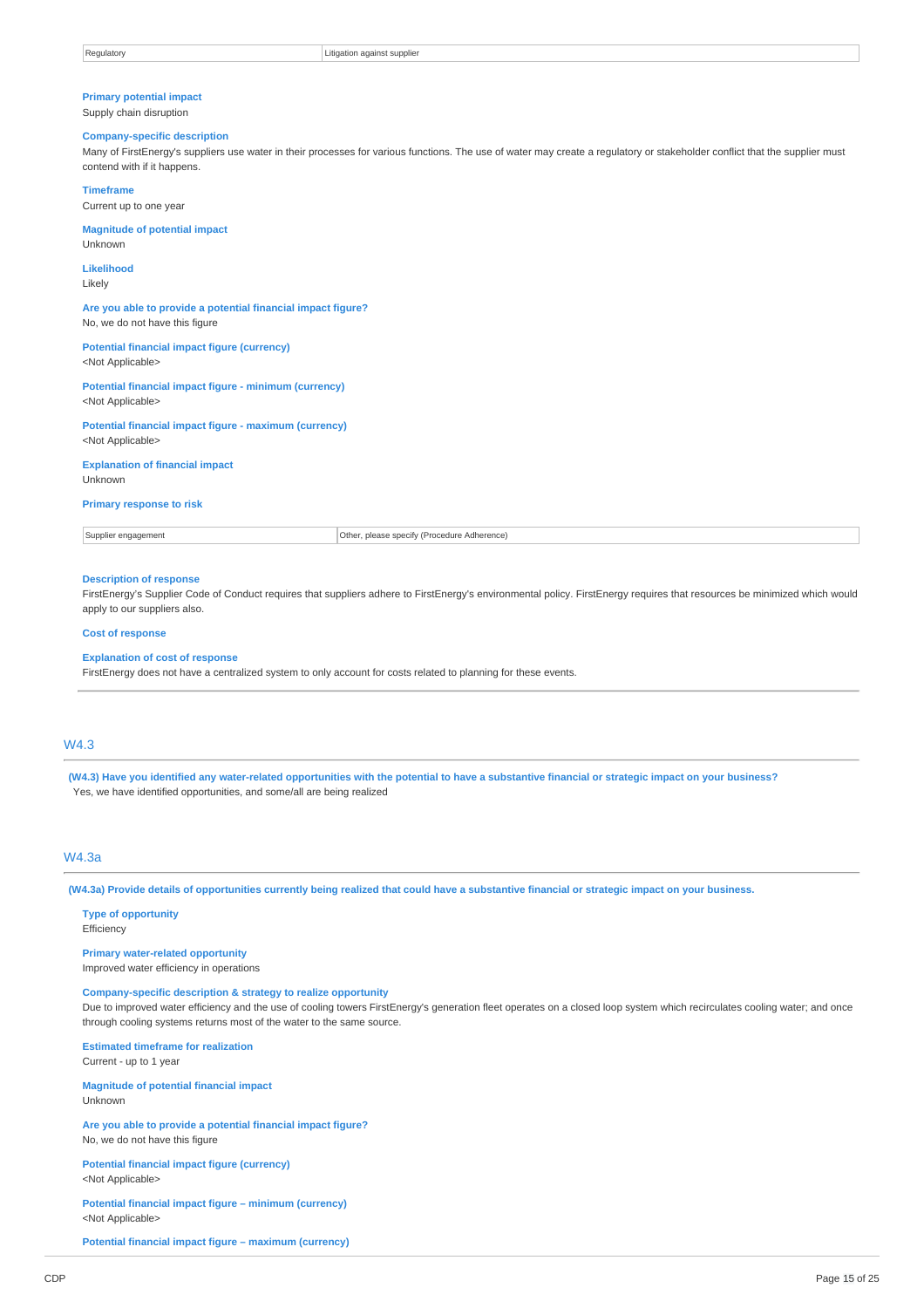#### <Not Applicable>

#### **Explanation of financial impact**

FirstEnergy does not have a centralized accounting system to account for savings resulted from closed cycle cooling.

**Type of opportunity**

Resilience

#### **Primary water-related opportunity**

Increased resilience to impacts of climate change

#### **Company-specific description & strategy to realize opportunity**

Evolving regulatory landscapes can also alter the operations and maintenance of power stations. FirstEnergy actively evaluates those potential risks and means to avoid those risks. One such project is the Harrison Leachate return line. The line will return leachate from the Harrison Landfill back to the scrubber at Harrison Power Station, which is a zero liquid discharge process. Such actions will absolve approximately 105 million gallons per year from future regulatory changes.

**Estimated timeframe for realization** Current - up to 1 year

**Magnitude of potential financial impact** Unknown

**Are you able to provide a potential financial impact figure?** No, we do not have this figure

**Potential financial impact figure (currency)** <Not Applicable>

**Potential financial impact figure – minimum (currency)** <Not Applicable>

**Potential financial impact figure – maximum (currency)** <Not Applicable>

#### **Explanation of financial impact**

FirstEnergy does not have a centralized accounting system to account for savings resulted from closed cycle cooling.

**Type of opportunity Efficiency** 

#### **Primary water-related opportunity** Cost savings

### **Company-specific description & strategy to realize opportunity**

FirstEnergy regularly purchases water for WASH services from our local utility stakeholders. While having a safe, reliable water source for WASH is particularly important, we sometimes use such procured water for process purposes which may or may not have such stringent quality standards. FirstEnergy's Environment Group was presented with the President's Award in 2018 for being able to reduce our consumption of utility drinking water thereby reducing purchased water by about 25 million gallons per year at two of our facilities.

**Estimated timeframe for realization** Current - up to 1 year

**Magnitude of potential financial impact** Unknown

**Are you able to provide a potential financial impact figure?** No, we do not have this figure

**Potential financial impact figure (currency)** <Not Applicable>

**Potential financial impact figure – minimum (currency)** <Not Applicable>

**Potential financial impact figure – maximum (currency)** <Not Applicable>

**Explanation of financial impact**

FirstEnergy does not have a centralized accounting system to account for savings resulted from closed cycle cooling.

### W5. Facility-level water accounting

# W5.1

(W5.1) For each facility referenced in W4.1c, provide coordinates, water accounting data, and a comparison with the previous reporting year.

**Facility reference number** Facility 1 **Facility name (optional)** Harrison Power Station

**Country/Area & River basin**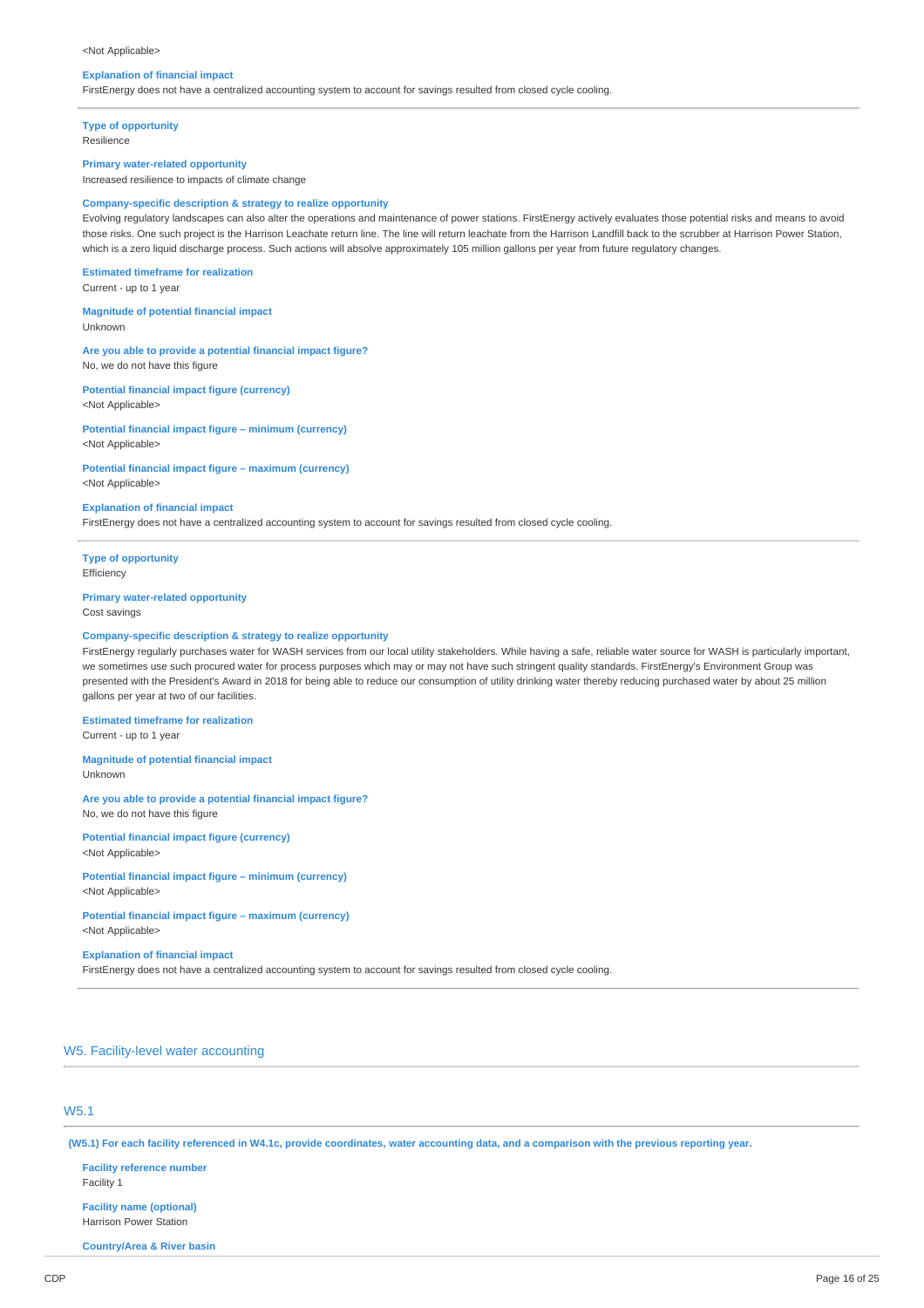39.230213

**Longitude** -80.195185

**Located in area with water stress** No

**Primary power generation source for your electricity generation at this facility** Coal - hard

**Oil & gas sector business division** <Not Applicable>

**Total water withdrawals at this facility (megaliters/year)** 17712

**Comparison of total withdrawals with previous reporting year** About the same

**Withdrawals from fresh surface water, including rainwater, water from wetlands, rivers and lakes** 17712

**Withdrawals from brackish surface water/seawater** 0

**Withdrawals from groundwater - renewable** 0

**Withdrawals from groundwater - non-renewable** 0

**Withdrawals from produced/entrained water** 0

**Withdrawals from third party sources**

0

**Total water discharges at this facility (megaliters/year)** 11021

**Comparison of total discharges with previous reporting year** Lower

**Discharges to fresh surface water**

0

**Discharges to brackish surface water/seawater** 0

**Discharges to groundwater** 0

**Discharges to third party destinations**  $\Omega$ 

**Total water consumption at this facility (megaliters/year)** 6691

**Comparison of total consumption with previous reporting year** Higher

**Please explain**

Changes in water withdrawal/discharges/consumption reflect changes in operation of the facility.

**Facility reference number** Facility 2

**Facility name (optional)** Fort Martin Power Station

### **Country/Area & River basin**

United States of America Mississippi River

**Latitude** 39.423859

**Longitude**

-79.553991

**Located in area with water stress** No

**Primary power generation source for your electricity generation at this facility**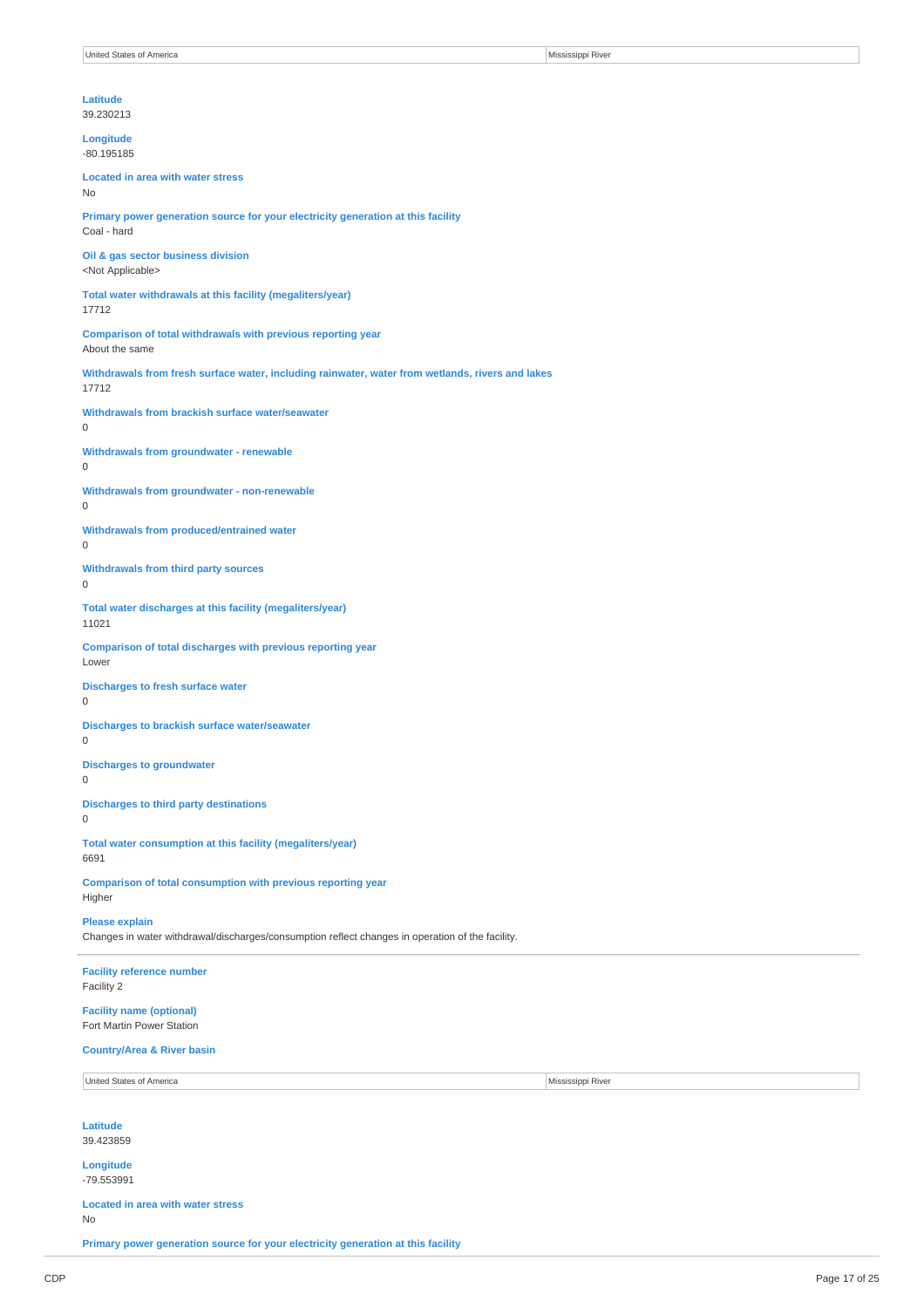Coal - hard

| Oil & gas sector business division<br><not applicable=""></not>                                                           |              |
|---------------------------------------------------------------------------------------------------------------------------|--------------|
| Total water withdrawals at this facility (megaliters/year)<br>20666                                                       |              |
| Comparison of total withdrawals with previous reporting year<br>Lower                                                     |              |
| Withdrawals from fresh surface water, including rainwater, water from wetlands, rivers and lakes<br>20666                 |              |
| Withdrawals from brackish surface water/seawater<br>$\boldsymbol{0}$                                                      |              |
| Withdrawals from groundwater - renewable<br>0                                                                             |              |
| Withdrawals from groundwater - non-renewable<br>0                                                                         |              |
| <b>Withdrawals from produced/entrained water</b><br>0                                                                     |              |
| Withdrawals from third party sources<br>$\mathsf 0$                                                                       |              |
| Total water discharges at this facility (megaliters/year)<br>7408                                                         |              |
| Comparison of total discharges with previous reporting year<br>Higher                                                     |              |
| <b>Discharges to fresh surface water</b><br>$\mathsf 0$                                                                   |              |
| Discharges to brackish surface water/seawater<br>0                                                                        |              |
| <b>Discharges to groundwater</b><br>$\mathsf 0$                                                                           |              |
| <b>Discharges to third party destinations</b><br>$\mathsf 0$                                                              |              |
| Total water consumption at this facility (megaliters/year)<br>13258                                                       |              |
| <b>Comparison of total consumption with previous reporting year</b><br>Lower                                              |              |
| <b>Please explain</b><br>Changes in water withdrawal/discharges/consumption reflect changes in operation of the facility. |              |
| <b>Facility reference number</b><br>Facility 3                                                                            |              |
| <b>Facility name (optional)</b><br>Eastlake Synchronous Condenser                                                         |              |
| <b>Country/Area &amp; River basin</b>                                                                                     |              |
| United States of America                                                                                                  | St. Lawrence |
| <b>Latitude</b><br>41.671333                                                                                              |              |
| Longitude<br>$-81.443333$                                                                                                 |              |
| <b>Located in area with water stress</b><br>No                                                                            |              |
| Primary power generation source for your electricity generation at this facility<br>Not applicable                        |              |
| Oil & gas sector business division<br><not applicable=""></not>                                                           |              |
| Total water withdrawals at this facility (megaliters/year)<br>30129                                                       |              |

**Comparison of total withdrawals with previous reporting year** Lower

**Withdrawals from fresh surface water, including rainwater, water from wetlands, rivers and lakes** 30129

 $\overline{a}$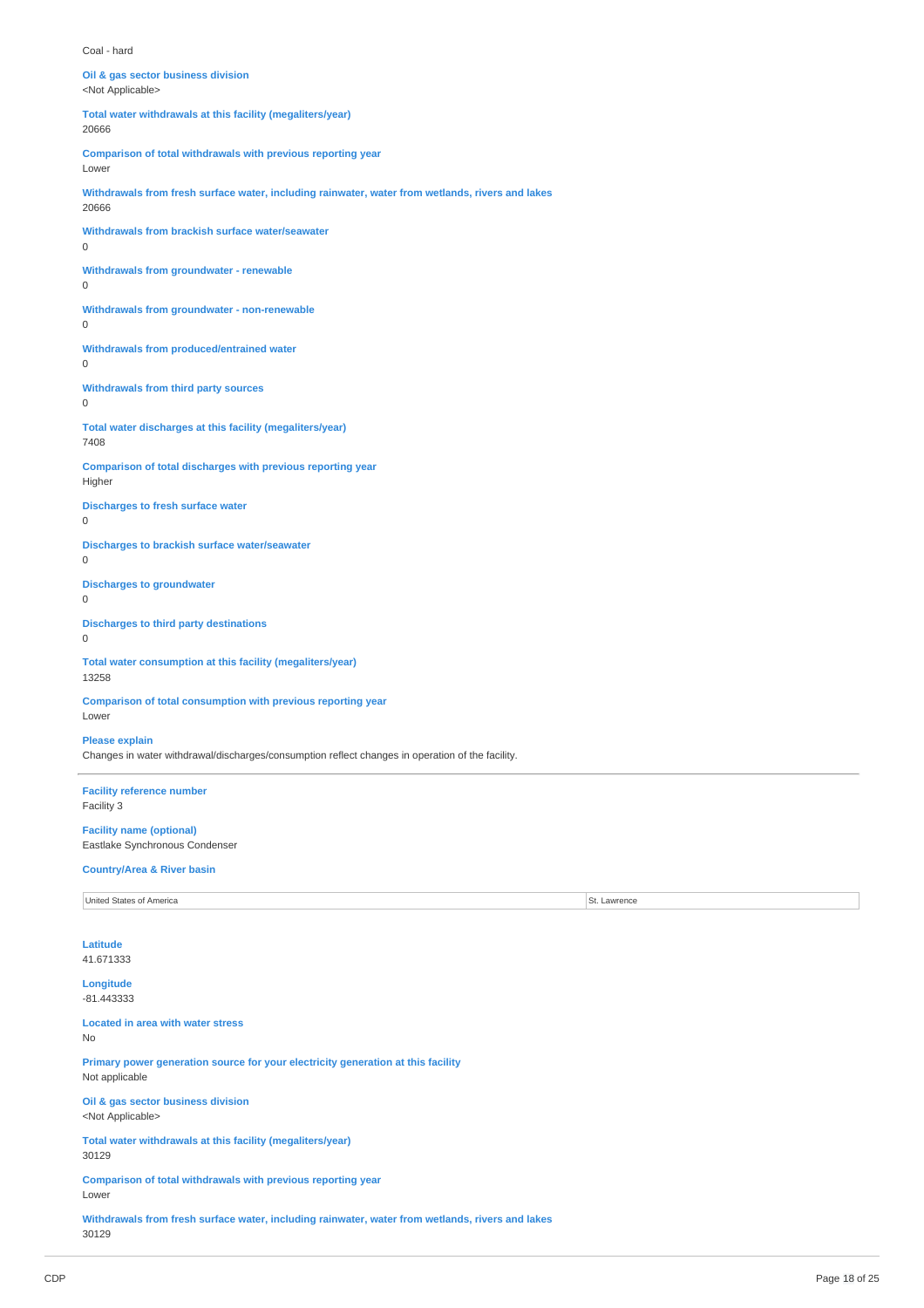**Withdrawals from brackish surface water/seawater** 0 **Withdrawals from groundwater - renewable** 0 **Withdrawals from groundwater - non-renewable** 0 **Withdrawals from produced/entrained water** 0 **Withdrawals from third party sources** 0 **Total water discharges at this facility (megaliters/year)** 29224 **Comparison of total discharges with previous reporting year** Lower **Discharges to fresh surface water** 0 **Discharges to brackish surface water/seawater** 0 **Discharges to groundwater** 0 **Discharges to third party destinations** 0 **Total water consumption at this facility (megaliters/year)** 905

**Comparison of total consumption with previous reporting year** Lower

### **Please explain**

Changes in water withdrawal/discharges/consumption reflect changes in operation of the facility.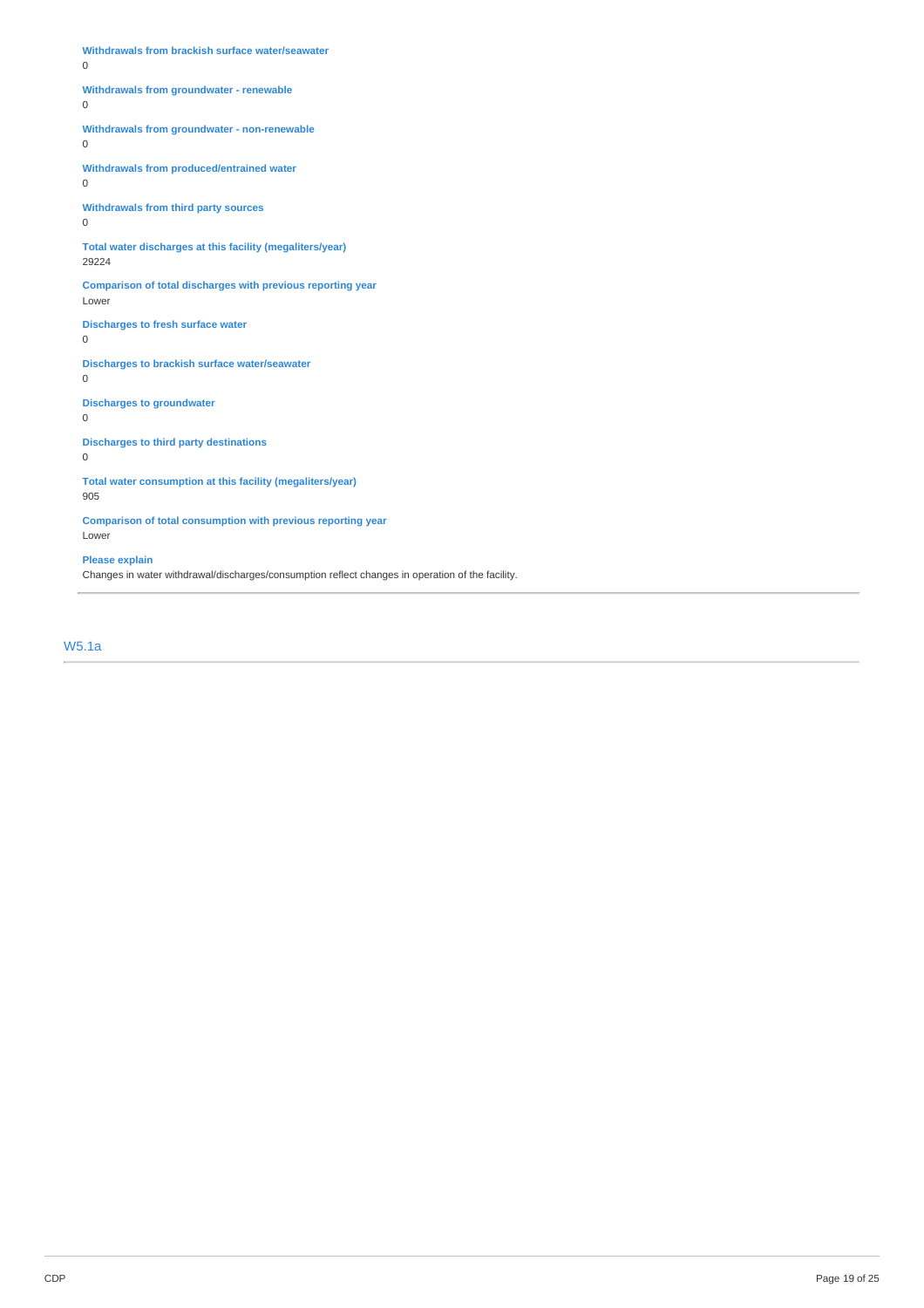(W5.1a) For the facilities referenced in W5.1, what proportion of water accounting data has been externally verified?

**Water withdrawals – total volumes**

### **% verified**

76-100

**What standard and methodology was used?** NPDES permitting and State Water Use Reporting

**Water withdrawals – volume by source**

**% verified** 76-100

**What standard and methodology was used?** NPDES permitting and State Water Use Reporting

### **Water withdrawals – quality**

**% verified** 76-100

**What standard and methodology was used?** NPDES permitting

**Water discharges – total volumes**

**% verified** 76-100

**What standard and methodology was used?** NPDES permitting and State Water Use Reporting

**Water discharges – volume by destination**

**% verified** 76-100

**What standard and methodology was used?** NPDES permitting and State Water Use Reporting

**Water discharges – volume by treatment method**

**% verified** 76-100

**What standard and methodology was used?** NPDES permitting

**Water discharge quality – quality by standard effluent parameters**

**% verified** 76-100

**What standard and methodology was used?** NPDES permitting

**Water discharge quality – temperature**

**% verified** 76-100

**What standard and methodology was used?** NPDES permitting

**Water consumption – total volume**

**% verified** 76-100

**What standard and methodology was used?** NPDES permitting and State Water Use Reporting

**Water recycled/reused**

**% verified** Not verified

**What standard and methodology was used?** <Not Applicable>

### W6. Governance

W6.1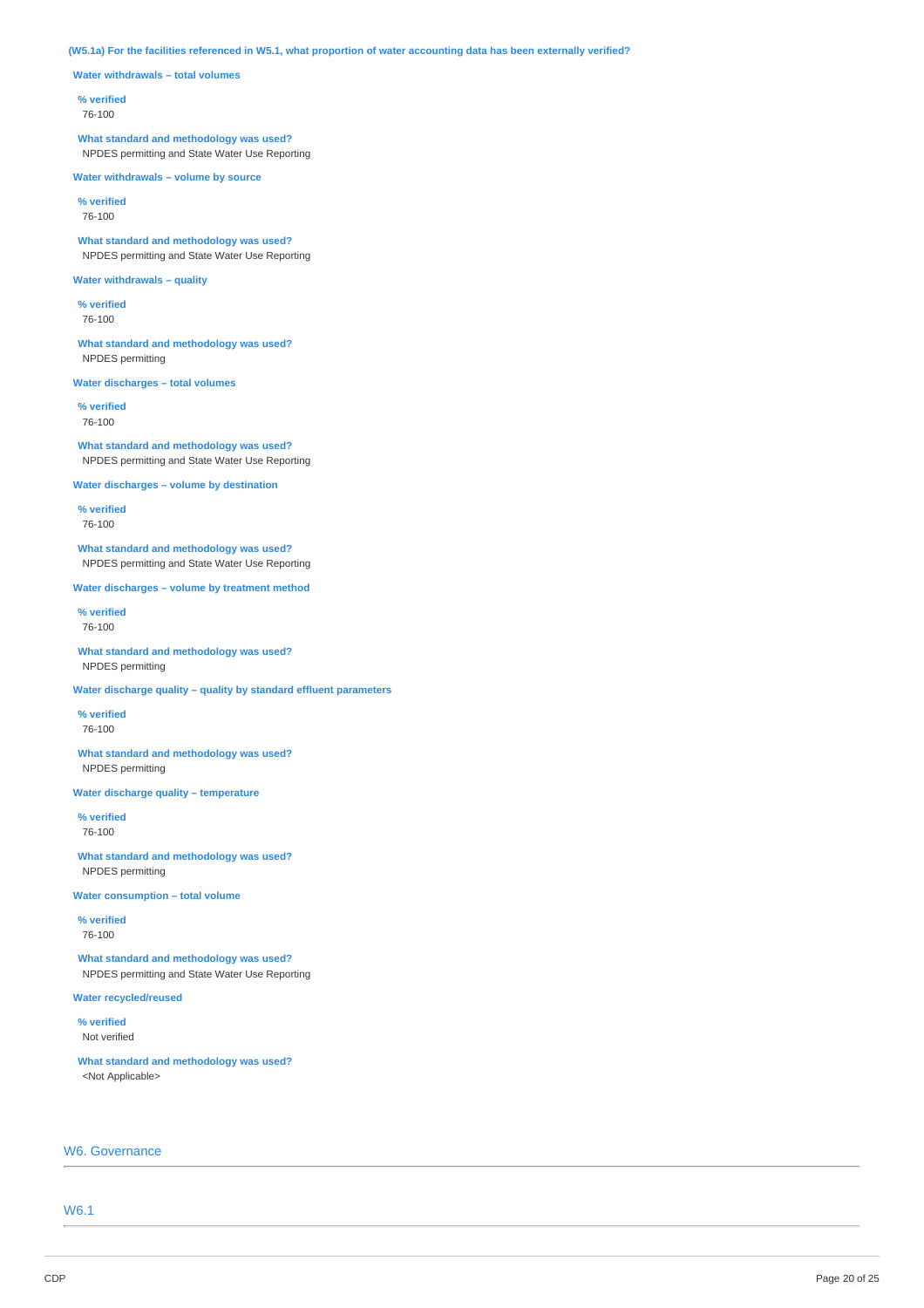Yes, we have a documented water policy that is publicly available

### W6.1a

**(W6.1a) Select the options that best describe the scope and content of your water policy.**

|     | <b>Scope</b> | Content                                                       | Please explain                                                                                                       |
|-----|--------------|---------------------------------------------------------------|----------------------------------------------------------------------------------------------------------------------|
| Row | Company-     | Description of business dependency on water                   | FirstEnergy has a publicly available environmental policy that states our intent to minimize impacts and use natural |
|     | wide         | Description of business impact on water                       | resources wisely.                                                                                                    |
|     |              | Description of water-related performance standards for direct |                                                                                                                      |
|     |              | operations                                                    |                                                                                                                      |

### W6.2

**(W6.2) Is there board level oversight of water-related issues within your organization?** Yes

### W6.2a

(W6.2a) Identify the position(s) (do not include any names) of the individual(s) on the board with responsibility for water-related issues.

|       | <b>Position of</b> | <b>Please explain</b>                                                                                                                                                                               |
|-------|--------------------|-----------------------------------------------------------------------------------------------------------------------------------------------------------------------------------------------------|
|       | <b>lindividual</b> |                                                                                                                                                                                                     |
| Chief |                    | FirstEnergy's Chief Executive Officer is responsible for the management of climate-related issues for the company, and our Board of Directors provides oversight. Senior company executives         |
|       | Executive          | provide reqular updates with the Board and relevant Board committees on topics related to climate issues, including business strategy, legislative and requlatory policies and climate initiatives. |
|       | Officer (CEO)      |                                                                                                                                                                                                     |

### W6.2b

**(W6.2b) Provide further details on the board's oversight of water-related issues.**

| <b>Frequency that water-related</b><br>issues are a scheduled agenda<br>litem | <b>Governance mechanisms into</b><br>which water-related issues are<br>integrated                                                                                                                                                                                                                                    | <b>Please explain</b>                                                                                                                                                                                                                                        |
|-------------------------------------------------------------------------------|----------------------------------------------------------------------------------------------------------------------------------------------------------------------------------------------------------------------------------------------------------------------------------------------------------------------|--------------------------------------------------------------------------------------------------------------------------------------------------------------------------------------------------------------------------------------------------------------|
| Row Scheduled - all meetings                                                  | Overseeing acquisitions and<br>divestiture<br>Providing employee incentives<br>Reviewing and guiding major plans of<br>action<br>Reviewing and guiding risk<br>management policies<br>Reviewing and guiding strategy<br>Reviewing and quiding corporate<br>responsibility strategy<br>Setting performance objectives | FirstEnergy's Board of Directors has a Corporate Governance and Corporate Responsibility Committee that oversees water related<br>issues and meets at least 5 times per year. Company management also updates the committee on timely issues as appropriate. |

# W6.3

(W6.3) Provide the highest management-level position(s) or committee(s) with responsibility for water-related issues (do not include the names of individuals).

**Name of the position(s) and/or committee(s)** Chief Executive Officer (CEO)

#### **Responsibility**

Managing water-related risks and opportunities

# **Frequency of reporting to the board on water-related issues**

As important matters arise

#### **Please explain**

FirstEnergy has a Director of Environment and Director of Strategy, Long Term Planning, and Corporate Responsibility; these roles are responsible to report important climate and water related issues, which will be vetted and the CEO will be updated of important matters.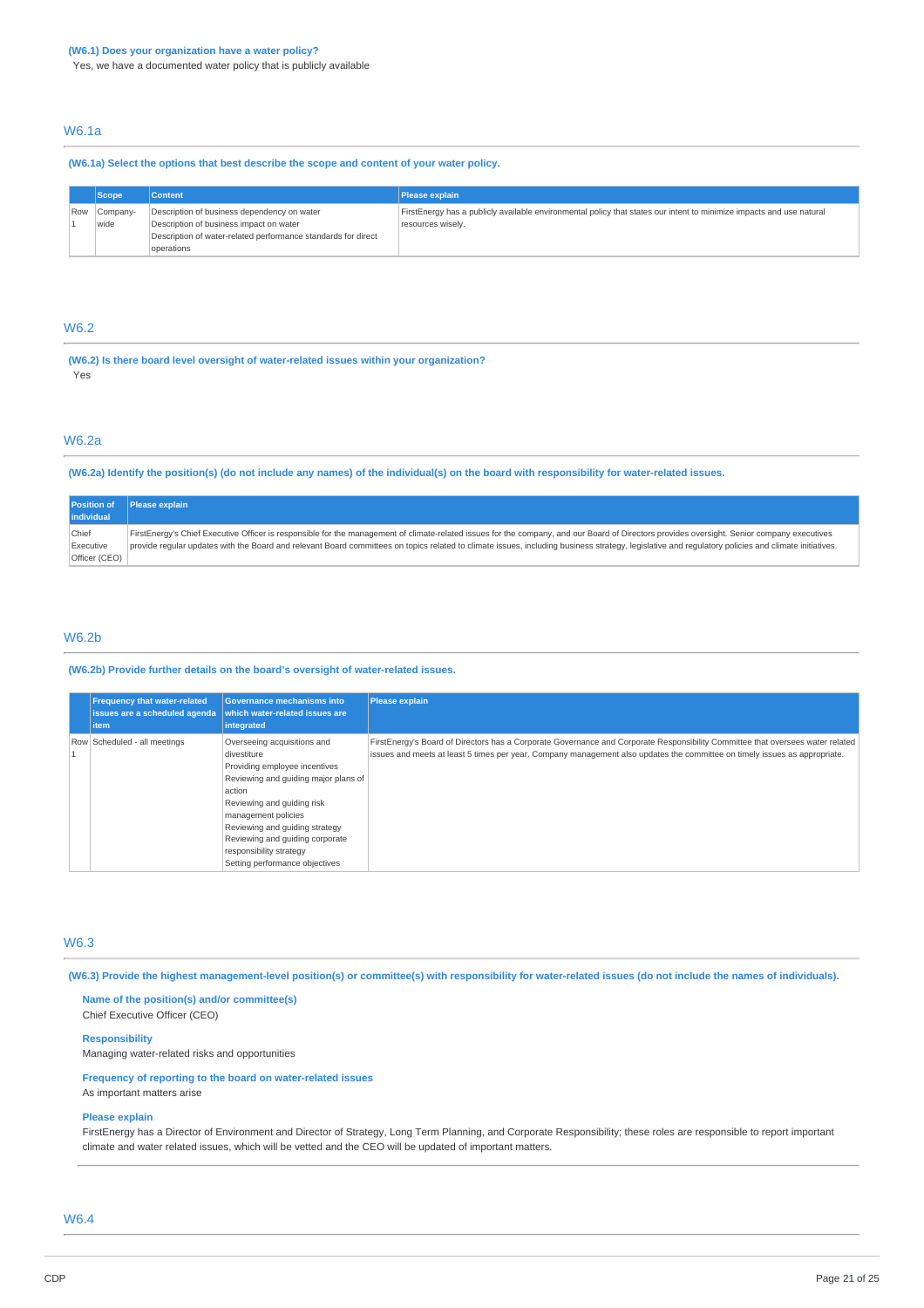(W6.4) Do you provide incentives to C-suite employees or board members for the management of water-related issues?

|                  | Provide incentives for management of water-related issues | ∪omment |
|------------------|-----------------------------------------------------------|---------|
| Row <sub>1</sub> | 'Yes                                                      |         |

### W6.4a

(W6.4a) What incentives are provided to C-suite employees or board members for the management of water-related issues (do not include the names of **individuals)?**

|                            | Role(s) entitled to<br><b>incentive</b>                                                                                                                                                                                                                                                                                                                                                             | <b>Performance indicator</b>                                                                                                                                                                                                                                                                                                                                     | <b>Please explain</b>                                                                                                                                                                                                                                                                                                                                                    |
|----------------------------|-----------------------------------------------------------------------------------------------------------------------------------------------------------------------------------------------------------------------------------------------------------------------------------------------------------------------------------------------------------------------------------------------------|------------------------------------------------------------------------------------------------------------------------------------------------------------------------------------------------------------------------------------------------------------------------------------------------------------------------------------------------------------------|--------------------------------------------------------------------------------------------------------------------------------------------------------------------------------------------------------------------------------------------------------------------------------------------------------------------------------------------------------------------------|
| reward                     | Monetary Board chair<br>Board/Executive board<br>Corporate executive team<br>Chief Executive Officer<br>(CEO)<br><b>Chief Financial Officer</b><br>(CFO)<br>Chief Operating Officer<br>(COO)<br>Other C-suite Officer<br>Other, please specify (All<br>employees)                                                                                                                                   | Improvements in waste<br>water quality - direct<br>operations                                                                                                                                                                                                                                                                                                    | FirstEnergy has environmental metrics (with associated incentive compensation) for employees, an executive management committee, and a<br>Board of Director's committee.                                                                                                                                                                                                 |
| Non-<br>monetary<br>reward | Board chair<br>Board/Executive board<br>Director on board<br>Corporate executive team<br>Chief Executive Officer<br>(CEO)<br><b>Chief Financial Officer</b><br>(CFO)<br>Chief Operating Officer<br>(COO)<br>Chief Purchasing Officer<br>(CPO)<br>Chief Risk Officer (CRO)<br>Chief Sustainability Officer<br>(CSO)<br>Other, please specify<br>(Policy applies to all<br>employees of FirstEnergy.) | Reduction of water<br>withdrawals<br>Reduction in consumption<br>volumes<br>Improvements in efficiency<br>- direct operations<br>Improvements in waste<br>water quality - direct<br>operations<br>Implementation of<br>employee awareness<br>campaign or training<br>program<br>Supply chain engagement<br>Implementation of water-<br>related community project | FirstEnergy regularly celebrates the efforts of employees to produce and deliver electricity in an environmentally sound manner. FirstEnergy has<br>issued several news releases and public communications spotlighting employee efforts to reduce our environmental impact. Also, the<br>Environment Group won a President's Award in 2018 for water reduction efforts. |

### W6.5

(W6.5) Do you engage in activities that could either directly or indirectly influence public policy on water through any of the following? Yes, direct engagement with policy makers

Yes, trade associations

Yes, funding research organizations

### W6.5a

(W6.5a) What processes do you have in place to ensure that all of your direct and indirect activities seeking to influence policy are consistent with your water **policy/water commitments?**

FirstEnergy has a decision-making and oversight processes in place for political contributions and expenditures to ensure such contributions or expenditures are legally permissible and in the best interests of FirstEnergy and our customers.

# W6.6

(W6.6) Did your organization include information about its response to water-related risks in its most recent mainstream financial report? Yes (you may attach the report - this is optional)

### W7. Business strategy

#### W7.1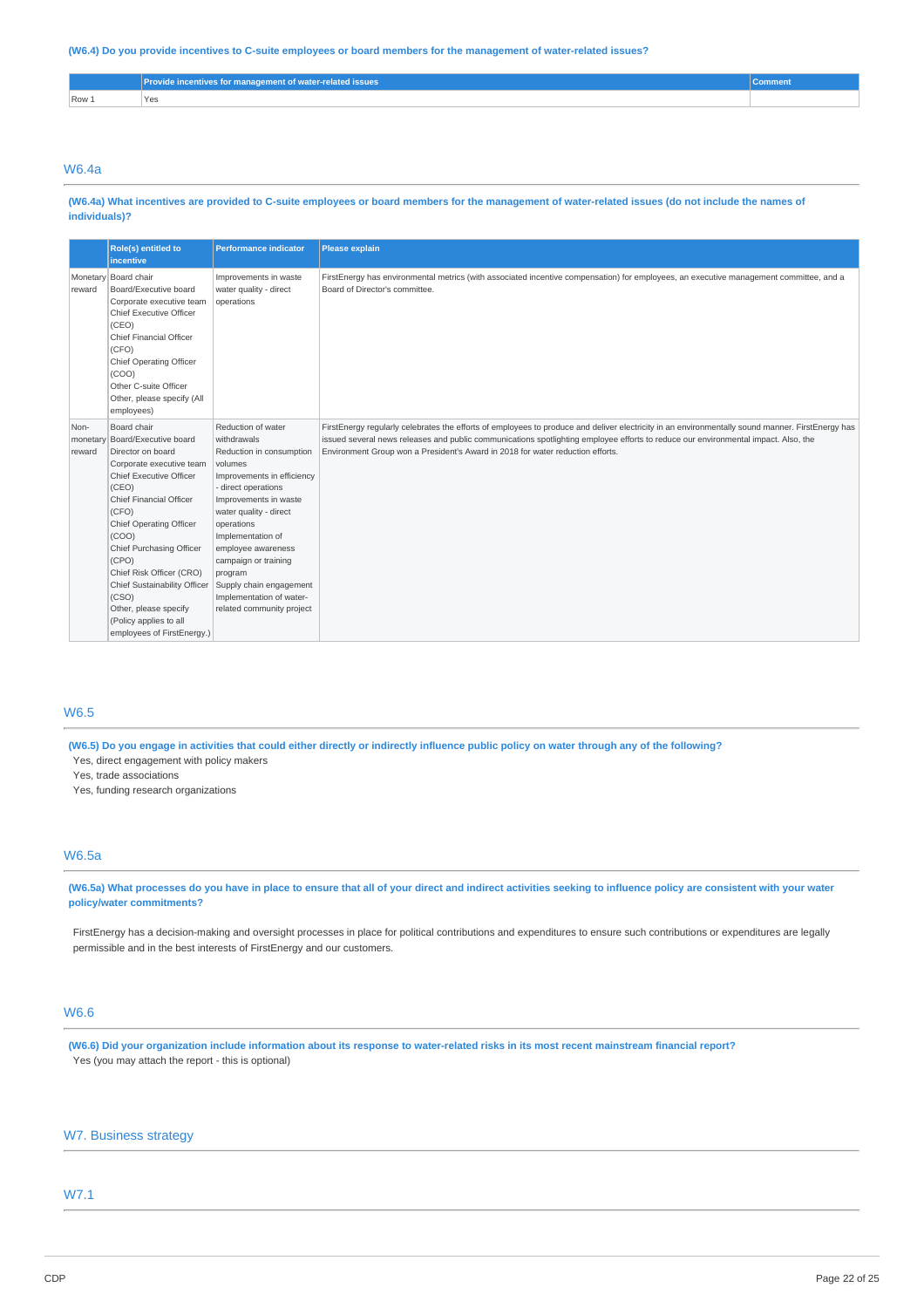### (W7.1) Are water-related issues integrated into any aspects of your long-term strategic business plan, and if so how?

|                                                         | Are water-<br>related<br><b>issues</b><br>integrated?   horizon | Long-<br>term<br>time<br>(years) | <b>Please explain</b>                                                                                                                                                                                                                                                                                                                                                                                                                                                                                                                                                                                                                                                                         |
|---------------------------------------------------------|-----------------------------------------------------------------|----------------------------------|-----------------------------------------------------------------------------------------------------------------------------------------------------------------------------------------------------------------------------------------------------------------------------------------------------------------------------------------------------------------------------------------------------------------------------------------------------------------------------------------------------------------------------------------------------------------------------------------------------------------------------------------------------------------------------------------------|
| business<br>objectives                                  | Long-term   Yes, water-<br>related<br>issues are<br>integrated  | $5 - 10$                         | FirstEnergy's strategic vision is quided by seven core values. Our core values on safety, customers, diversity and inclusion, innovation, performance, social responsibility, and<br>teamwork. While our commitment to social responsibility and performance may quide many water related projects, our commitments to customers and innovation also quide many<br>water related investments. For instance, FirstEnergy has invested \$6.8 billion in transmission improvements since 2014 to provide a more resilient and reliable grid to our<br>customers. Such investments include transmission systems that are more dependable in the face of other extreme weather events on the grid. |
| Strategy<br>for<br>achieving<br>long-term<br>objectives | Yes, water-<br>related<br>issues are<br>integrated              | $5 - 10$                         | Our strategy can be found on our website, but it is based upon our seven core values. By making customer centric investment decisions, we're increasing reliability and reducing<br>water risks for years to come. Our vision incorporates data driven decisions. By using data analytics, we can more accurately predict and plan for work on wires, poles, and other<br>equipment.                                                                                                                                                                                                                                                                                                          |
| Financial<br>planning                                   | Yes. water-<br>related<br>issues are<br>integrated              | $5 - 10$                         | FirstEnergy has committed to \$3 billion per year in distribution and transmission investments on top of our \$6.8 billion in capital improvements since 2014. By the end of 2023, we<br>will have invested nearly \$20 billion in transmission and distribution improvements which will have made our grid more reliable and resilient to extreme weather events, floods,<br>and other water related issues.                                                                                                                                                                                                                                                                                 |

# W7.2

(W7.2) What is the trend in your organization's water-related capital expenditure (CAPEX) and operating expenditure (OPEX) for the reporting year, and the **anticipated trend for the next reporting year?**

#### **Row 1**

**Water-related CAPEX (+/- % change)**

**Anticipated forward trend for CAPEX (+/- % change)**

**Water-related OPEX (+/- % change)**

**Anticipated forward trend for OPEX (+/- % change)**

#### **Please explain**

This information is not calculated by FirstEnergy.

### W7.3

**(W7.3) Does your organization use climate-related scenario analysis to inform its business strategy?**

|         | Use of climate-related<br>scenario analysis | <b>Comment</b>                                                                                                                                                                                                                             |
|---------|---------------------------------------------|--------------------------------------------------------------------------------------------------------------------------------------------------------------------------------------------------------------------------------------------|
| Row Yes |                                             | FirstEnergy is currently upgrading our electric grid with an investment of nearly \$6.8 billion from 2014-2019 and \$3 billion per year from 2019-2023 to make our system more<br>robust, secure, and resistant to extreme weather events. |

### W7.3a

**(W7.3a) Has your organization identified any water-related outcomes from your climate-related scenario analysis?** No

# W7.4

**(W7.4) Does your company use an internal price on water?**

#### **Row 1**

**Does your company use an internal price on water?**

No, and we do not anticipate doing so within the next two years

#### **Please explain**

### W8. Targets

W8.1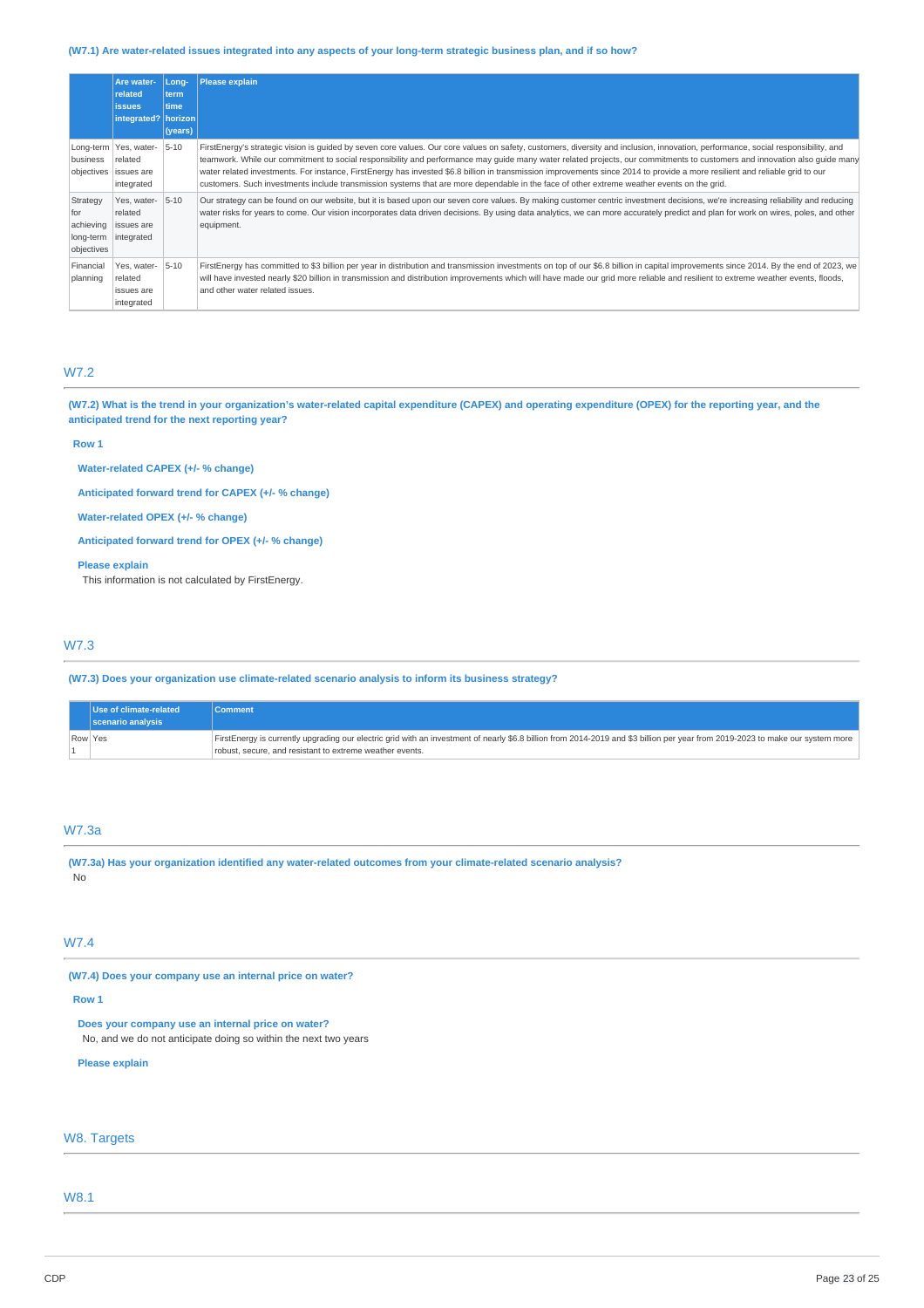#### **(W8.1) Describe your approach to setting and monitoring water-related targets and/or goals.**

|            | <b>Levels</b> |           | Monitoring Approach to setting and monitoring targets and/or goals                                                                                                                       |
|------------|---------------|-----------|------------------------------------------------------------------------------------------------------------------------------------------------------------------------------------------|
| for<br>lat |               |           |                                                                                                                                                                                          |
|            | targets       | corporate |                                                                                                                                                                                          |
|            | and/or        | level     |                                                                                                                                                                                          |
|            | qoals         |           |                                                                                                                                                                                          |
|            | Row Company-  |           | Targets are FirstEnergy manages environmental compliance through Board committee oversight and by including environmental excursions and Notice of Violations (NOV) in our Operations    |
|            | wide          | monitored | KPIs. Our environmental excursions and NOV KPI metric tracks any regulatory reportable air emission, water discharge or other unauthorized release that exceeds applicable               |
|            | targets       | at the    | environmental limitations, conditions and deadlines set by federal, state or local regulations. Our threshold, target and stretch goals for this metric are based on our previous year's |
|            | and goals     | corporate | performance, and the stretch goal is designed to encourage significant improvement in our commitment to making the environment better. The inclusion of these environmental              |
|            |               | level     | metrics in our Operations KPIs enhances employees' awareness and attention to environmental compliance and drives continuous improvement across all areas of our business.               |

### W8.1a

(W8.1a) Provide details of your water targets that are monitored at the corporate level, and the progress made.

**Target reference number** Target 1

**Category of target** Water pollution reduction

**Level** Company-wide

**Primary motivation** Reduced environmental impact

#### **Description of target**

FirstEnergy manages environmental compliance through Board committee oversight and by including environmental excursions and Notice of Violations (NOV) in our Operations KPIs. Our environmental excursions and NOV KPI metric tracks any regulatory reportable air emission, water discharge or other unauthorized release that exceeds applicable environmental limitations, conditions and deadlines set by federal, state or local regulations. Our threshold, target and stretch goals for this metric are based on our previous year's performance, and the stretch goal is designed to encourage significant improvement in our commitment to making the environment better. The inclusion of these environmental metrics in our Operations KPIs enhances employees' awareness and attention to environmental compliance and drives continuous improvement across all areas of our business.

### **Quantitative metric**

% proportion of wastewater that is safely treated

**Baseline year** 2015

**Start year**

2015

**Target year** 2019

**% of target achieved** 99.5

**Please explain**

FirstEnergy facilities have NPDES permits with specific limits. FirstEnergy has a target of zero exceedances of our NPDES permits.

W9. Verification

# W9.1

(W9.1) Do you verify any other water information reported in your CDP disclosure (not already covered by W5.1a)? No, we do not currently verify any other water information reported in our CDP disclosure

# W10. Sign off

## W-FI

(W-FI) Use this field to provide any additional information or context that you feel is relevant to your organization's response. Please note that this field is optional **and is not scored.**

### W10.1